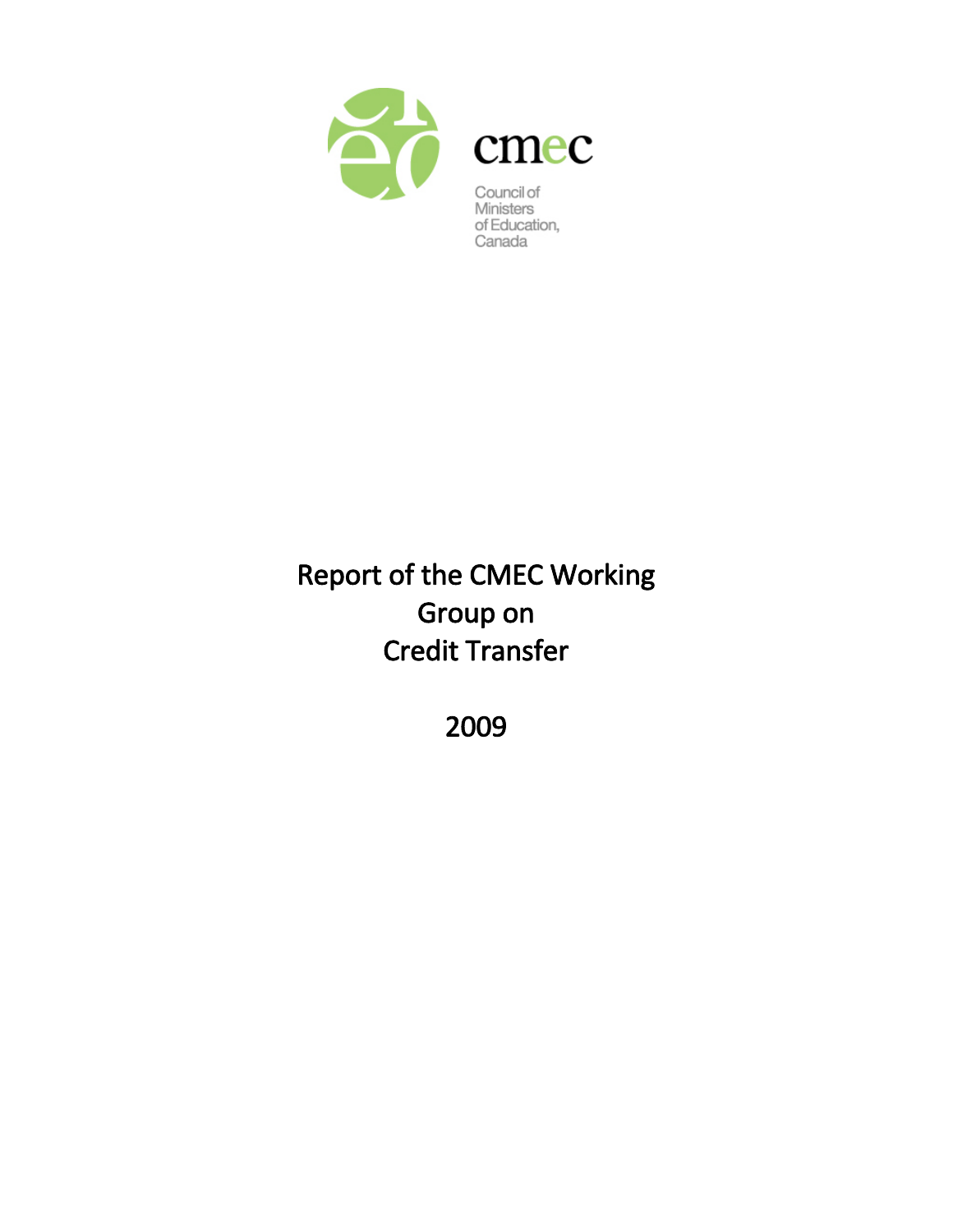## Report of the CMEC Working Group on Credit Transfer

## 2009

Prepared for The Committee of Postsecondary ADMs (PSADM) April 2009

By

The CMEC Working Group on Credit Transfer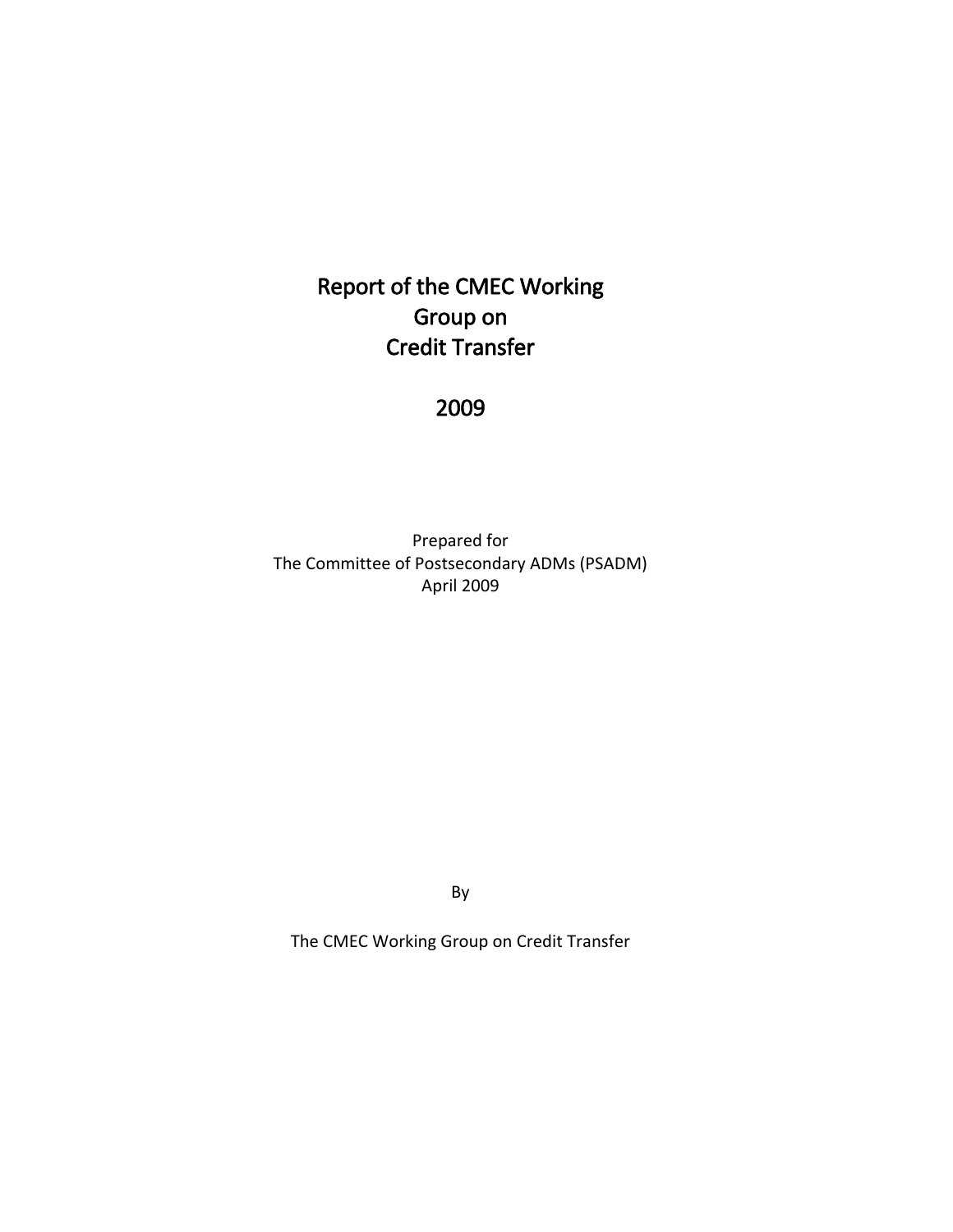## **Table of Contents**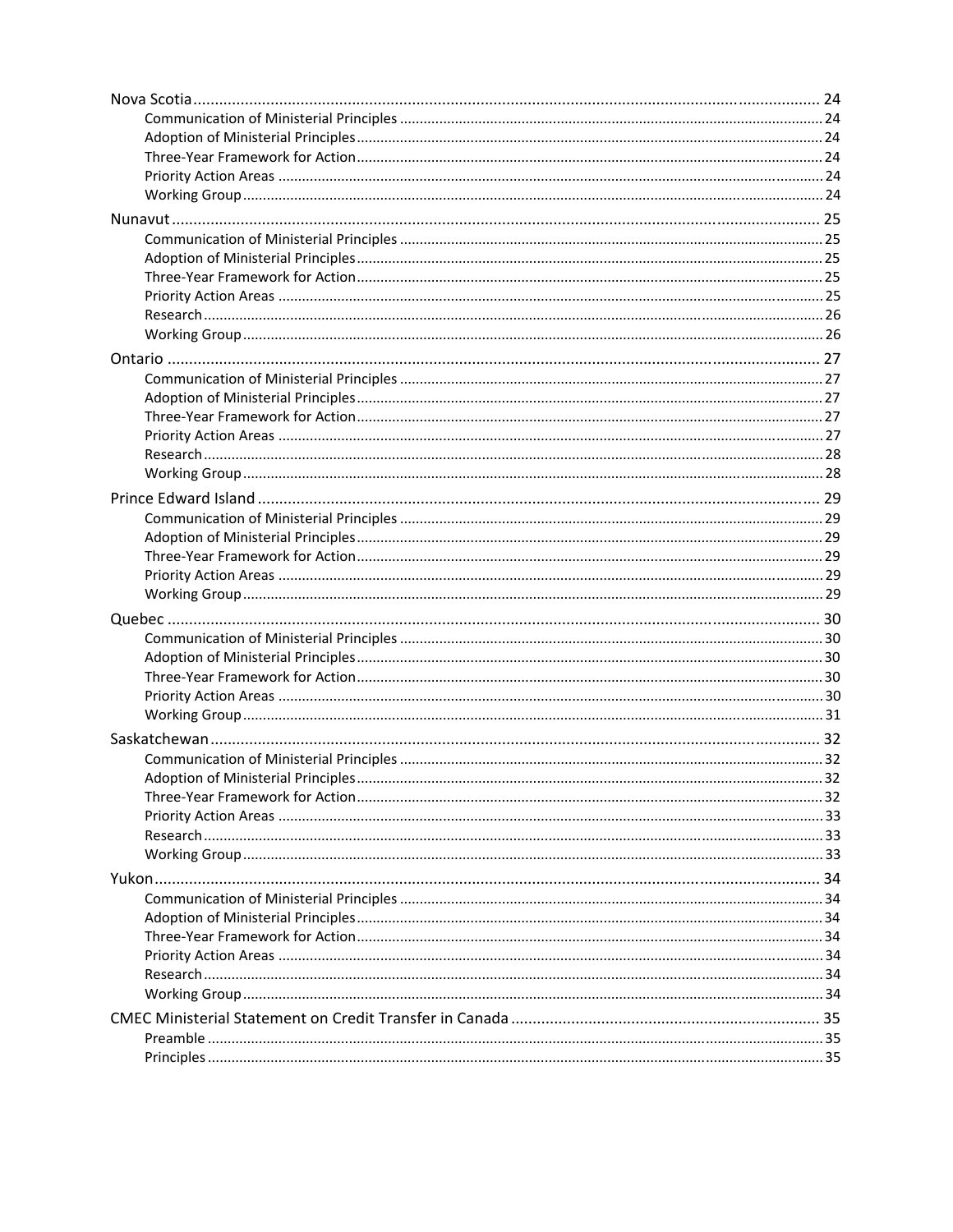## 2009 CMEC Jurisdictional Update on Activities Related to Credit Transfer

#### <span id="page-4-0"></span>**Introduction**

In October 2001, the Council of Ministers of Education, Canada (CMEC) revisited the issue of credit transfer between colleges and universities and among provinces and territories. In April 2002, ministers established the CMEC Working Group on Credit Transfer to develop pan‐Canadian strategies. This is the third update on jurisdictional activities related to credit transfer since the working group was established.

#### Recommended Strategy

In October 2002, CMEC approved a strategy to improve credit transfer across Canada. Given the substantial differences in credit transfer systems and postsecondary structures among provinces and territories, it was agreed that a pan‐Canadian system of credit transfer should be built up over time, through an initial focus on developing and enhancing strong provincial/territorial transfer systems. Each province/territory committed to reviewing its current transfer arrangements and to developing a framework for action to enhance its credit transfer system according to its own priorities over the period 2002 to 2005.

As part of the strategy, CMEC endorsed and released a *Ministerial Statement on Credit* Transfer in Canada that sets out expectations for credit transfers to guide institutions, students, and governments (Appendix I). On the recommendation of members of the Committee of Postsecondary ADMs, this statement has recently be reviewed and revised and will be resubmitted for ministerial approval.

This report provides a summary of the actions undertaken by working group member jurisdictions.

#### Current Status

A key attribute of the approved recommendations was the setting of provincial/territorial objectives built upon jurisdictional priorities, finances, and postsecondary system structures. While recognizing the right of each jurisdiction to determine the objectives of its postsecondary education systems, CMEC urged provinces and territories to consider giving priority to strategies to improve movement between postsecondary sectors and to expand clear pathways for students by providing timely and accurate information.

Each jurisdiction has reported making progress in its credit transfer systems and mechanisms within its postsecondary sectors. One jurisdiction was able to formalize its credit transfer mechanism. Those jurisdictions that had well‐developed transfer systems when this initiative began have continued to expand and enhance those systems. Others with less-developed credit transfer strategies have made either modest or significant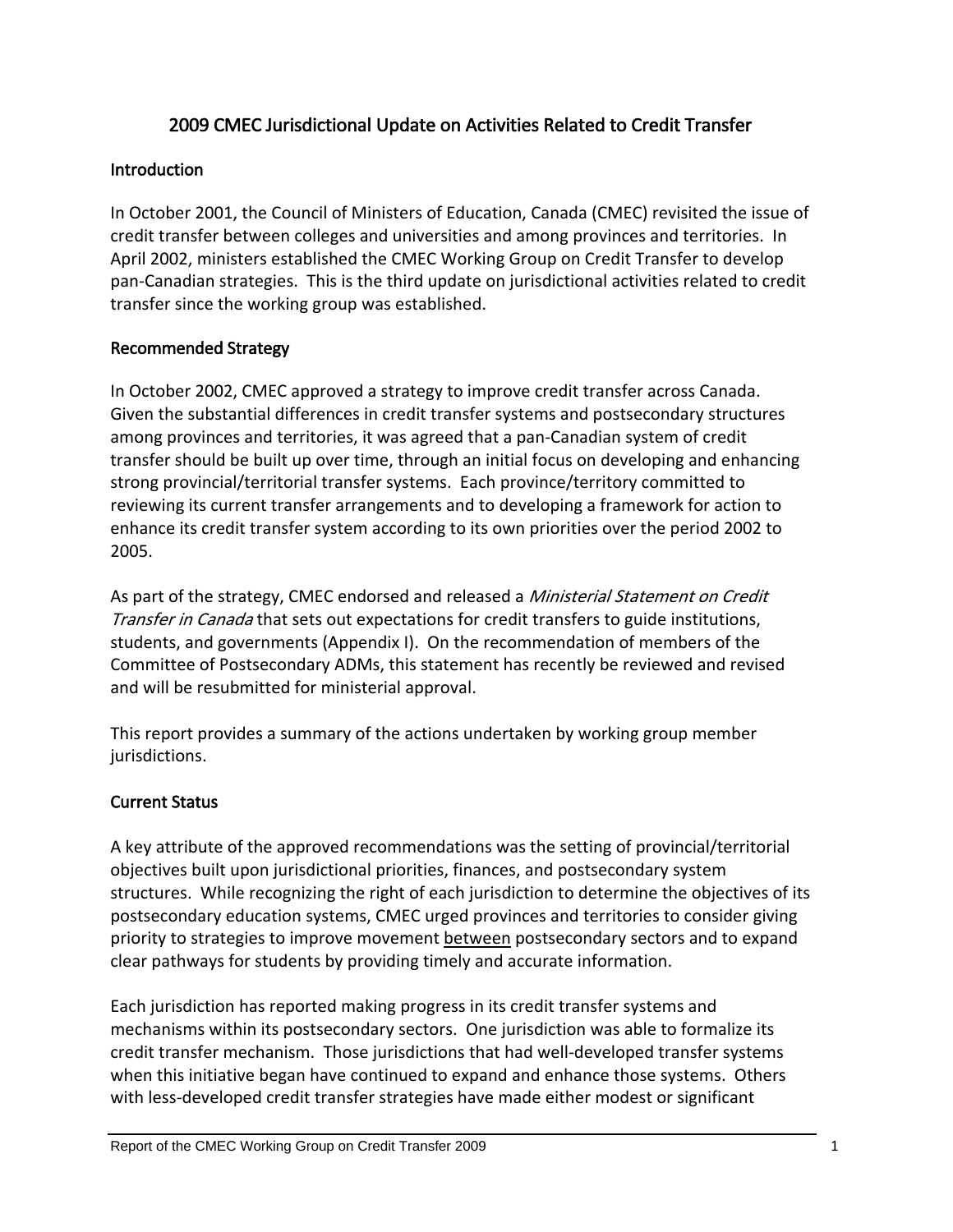<span id="page-5-0"></span>progress, including such achievements as the implementation or expansion of on‐line transfer guides, establishment of provincial working groups and/or articulation committees, increasing the number of agreements in targeted program areas, and broader acceptance of credit transfer opportunities as a component of an accessible postsecondary education system.

#### Future Directions

All jurisdictions have indicated their work will continue on the credit transfer issue within their own priorities, resources, and structures over the next several years.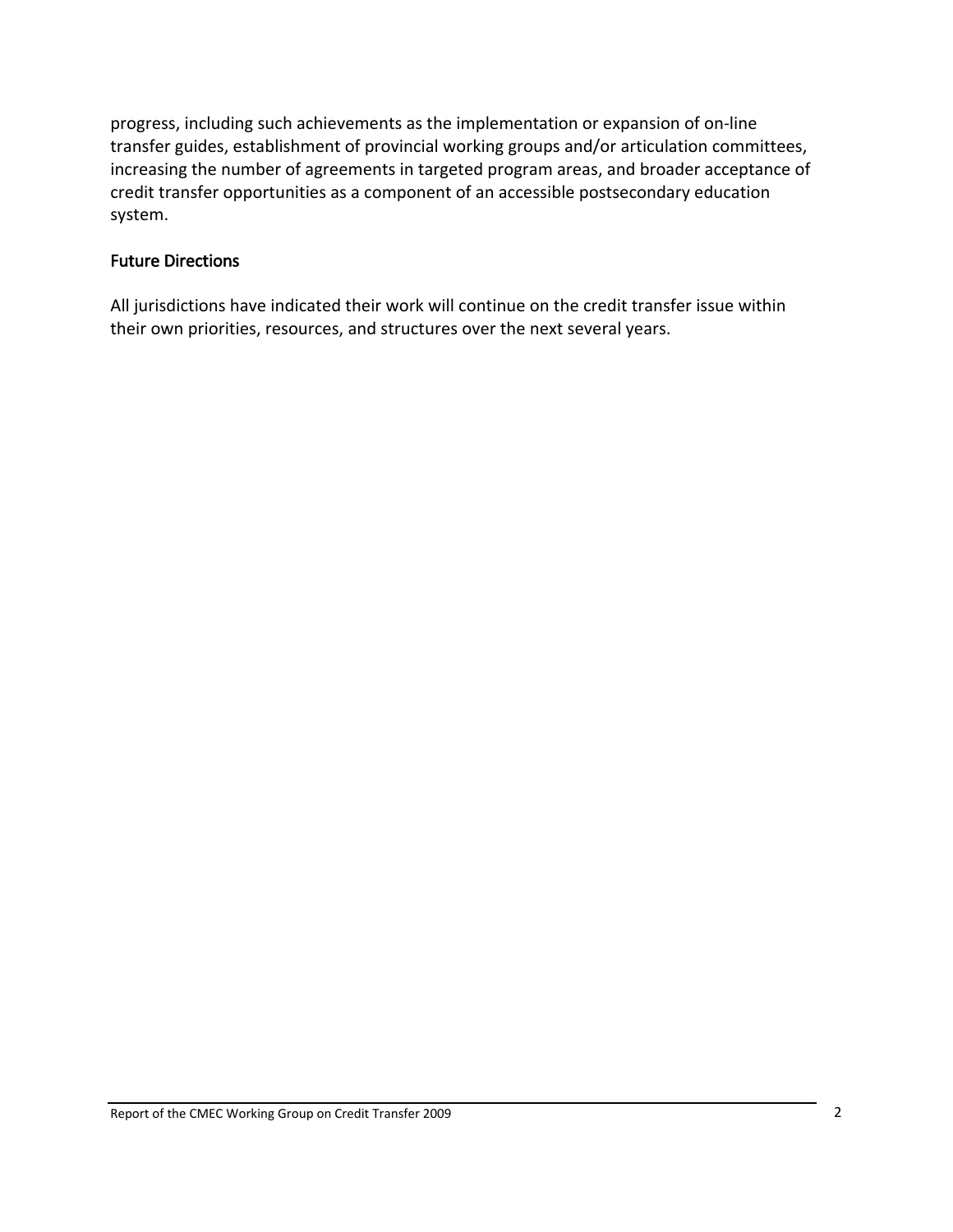#### Alberta

### <span id="page-6-0"></span>Communication of Ministerial Principles

Since its inception in 1974, the role of the Alberta Council on Admissions and Transfer (ACAT) has been to facilitate collaborative agreements and promote cooperation among postsecondary institutions in order to improve the admissions process and enhance learner pathways.

In 2005, ACAT reviewed its principles and made appropriate adjustments to ensure that they adhere to the pan‐Canadian principles. The revised principles were approved by the council and are published publicly in the "Policies, Principles and Procedures" document available at <http://www.acat.gov.ab.ca/pdfs/PPP.pdf>. Another review of these principles was undertaken in 2008‐09 to ensure a strong alignment with the council's governance model and to more strongly align with the Campus Alberta vision.

### Adoption of Ministerial Principles

Postsecondary institutions that are members of the Alberta Transfer System commit to upholding the principles, policies, and procedures of ACAT, as outlined in the document mentioned above.

#### Three‐Year Framework for Action

ACAT publishes an annual three‐year business plan that highlights priority areas for action to improve the Alberta Transfer System. Council approved the 2008–2011 business plan, which highlights six strategic priorities: reviewing ACAT's governance structure and mandate; improving services to learners; rewarding collaboration; enhancing policy development and research; leading provincial strategies to increase prior learning assessment and recognition (PLAR); and participating with other jurisdictions to strengthen the credit‐transfer systems across Canada and increase learner mobility. The complete business plan can be viewed at [http://www.transferalberta.ca/pdfs/BusinessPlan.pdf.](http://www.transferalberta.ca/pdfs/BusinessPlan.pdf)

ACAT is accountable to the Alberta Department of Advanced Education and Technology (AE&T) and publishes an annual report highlighting the results achieved in the previous fiscal year. The 2007‐08 annual report is available at

<http://www.transferalberta.ca/pdfs/AnnualReport.pdf>. The 2008‐09 annual report will be posted in the near future.

## Highlights of Recent Results Achieved

- streamlining the process whereby institutions exchange credit‐transfer requests, developing a user manual and training sessions, and enhancing communication
- continually improving and enhancing the ACAT Web site and the on‐line transfer guide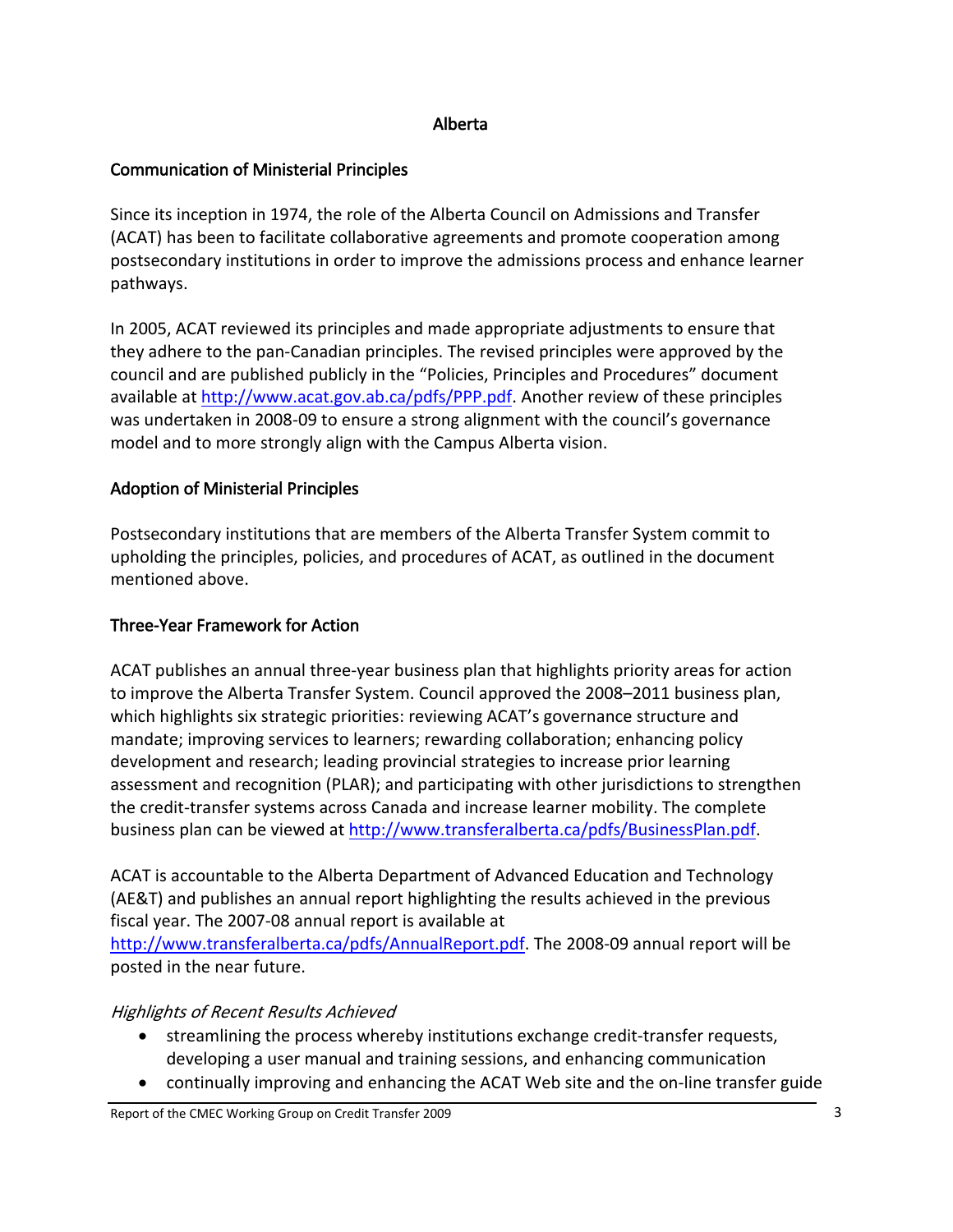<span id="page-7-0"></span>to make admission and transfer information more attractive and user‐friendly; in 2008‐09, there were approximately 6.1 million hits to the ACAT public Web site, an increase of 11.67 per cent from the previous year

- adding a First Nations postsecondary‐institution representative to the council
- continuing with postsecondary-to-postsecondary articulation meetings in the areas of engineering, second languages, education, and biological sciences, and establishing articulation in computer science and Indigenous languages
- raising the profile of the transfer system and its benefits to learners by presenting at numerous conferences and workshops
- along with the department of AE&T, raising awareness of PLAR by sponsoring PLAR forums and by launching "Advancing PLAR in Alberta: An Action Plan" at the Canadian Association for Prior Learning Assessment (CAPLA) conference in November 2008
- revising the criteria and procedures for admission of new postsecondary-institution members to the Alberta Transfer System, as well as developing processes to promote continued active membership in the system

## Priority Action Areas

Several key areas that will be priorities for ACAT include

- enhancing the work of ACAT regarding admissions, in partnership with institutions, and looking at opportunities for developing common admissions terminology, practices, and policies
- strengthening policies that will expand block transfer for the transfer system
- over the next two years, begin implementation of "Advancing PLAR in Alberta: An Action Plan"
- reconsidering the notion of defining institutions as "sending" or "receiving," given the changing roles of postsecondary institutions and how they interact within the framework of Campus Alberta
- focusing on system enhancement through research, communication, facilitating collaborative partnerships, and establishing policies and models of best practices to guide educational institutions

ACAT also maintains the *Alberta Transfer Guide* (published annually) and the ACAT Web site, which provides learners with information on admissions and transfer. Included in the on‐line and printed guides are all active transfer agreements dating back to 1993‐94.

## Research

ACAT has expanded research efforts by using data to inform and improve the system. This includes incorporating transfer‐specific questions in the AE&T Graduate Outcomes Survey (see transfer student report at [http://www.acat.gov.ab.ca/pdfs/grad\\_outcomes\\_survey](http://www.acat.gov.ab.ca/pdfs/grad_outcomes_survey%0B_2003_04.pdf)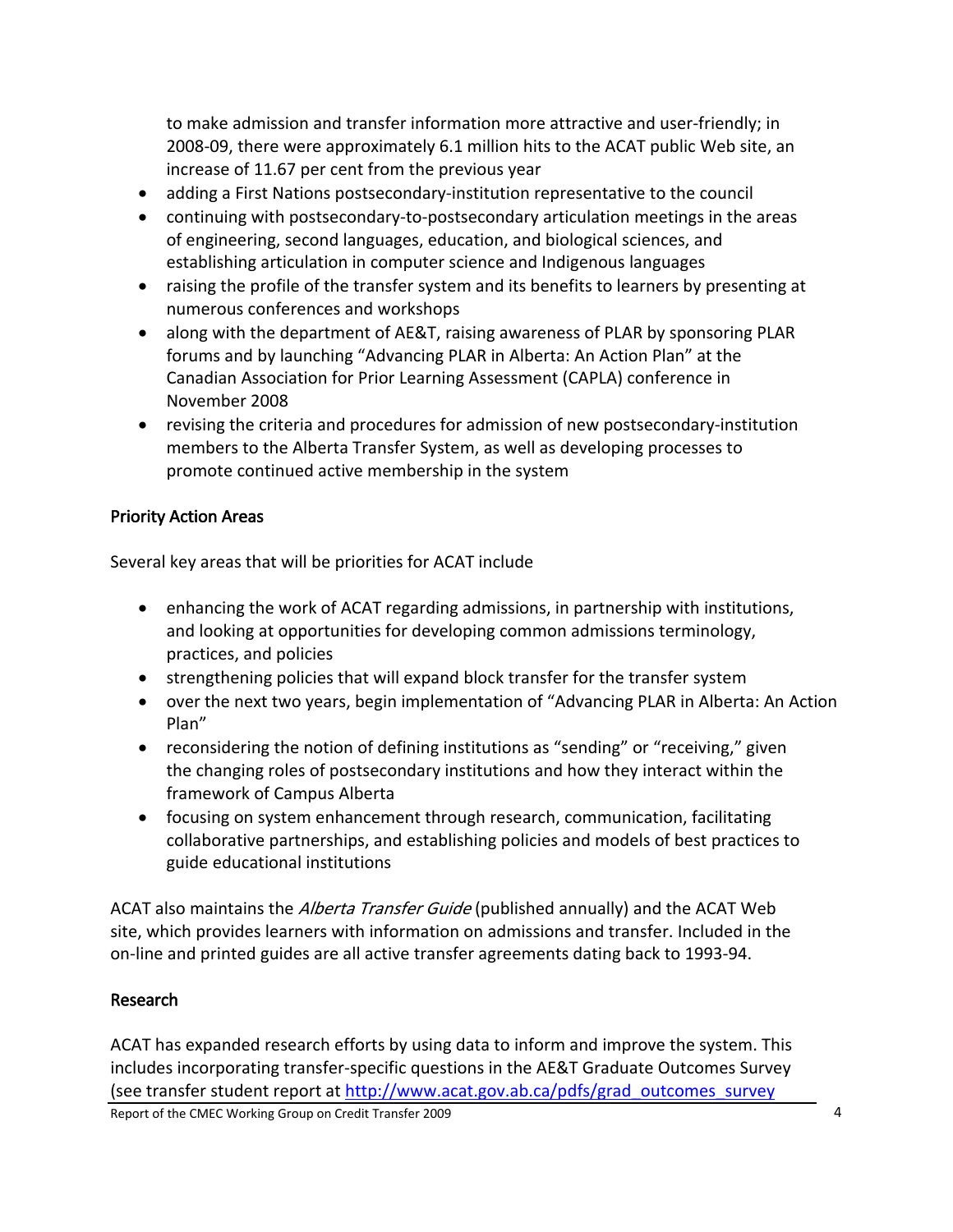#### <span id="page-8-0"></span>[\\_2003\\_04.pdf\)](http://www.acat.gov.ab.ca/pdfs/grad_outcomes_survey%0B_2003_04.pdf).

ACAT member institutions report annually on students at their institutions who previously attended another institution. These annual reports on transfer patterns provide an overview of mobility trends within and into Alberta postsecondary institutions. The 2007 transfer‐patterns report is available at

[http://www.transferalberta.ca/pdfs/MobilityTables\\_ReportNew.pdf](http://www.transferalberta.ca/pdfs/MobilityTables_ReportNew.pdf). The 2008 transferpatterns report will be posted in the near future.

Student focus groups have been organized to gather insights on students' transfer experiences.

#### Working Group

ACAT strongly recommends that the CMEC Working Group on Credit Transfer continue its efforts, as it provides a valuable forum through which jurisdictions can work together toward enhancing transfer opportunities across Canada.

ACAT is also a participating member of the Pan‐Canadian Consortium on Admissions and Transfer (PCCAT). The purpose of this consortium is to facilitate the implementation of policies and practices that support student mobility both within and among provinces and territories and the granting of transfer credits in order to improve access to postsecondary education in Canada.

A working relationship is maintained between ACAT and the British Columbia Council on Admissions and Transfer (BCCAT). Following the establishment of an interprovincial agreement between the governments of Alberta and British Columbia, an memorandum of understanding was developed and signed by both provinces' councils.

ACAT is also interested in working more closely with its neighbour province Saskatchewan to possibly explore the development of a protocol with respect to credit transfer and prior learning assessment and recognition systems, as well as to consider other mechanisms to help improve student transferability and mobility between the two provinces.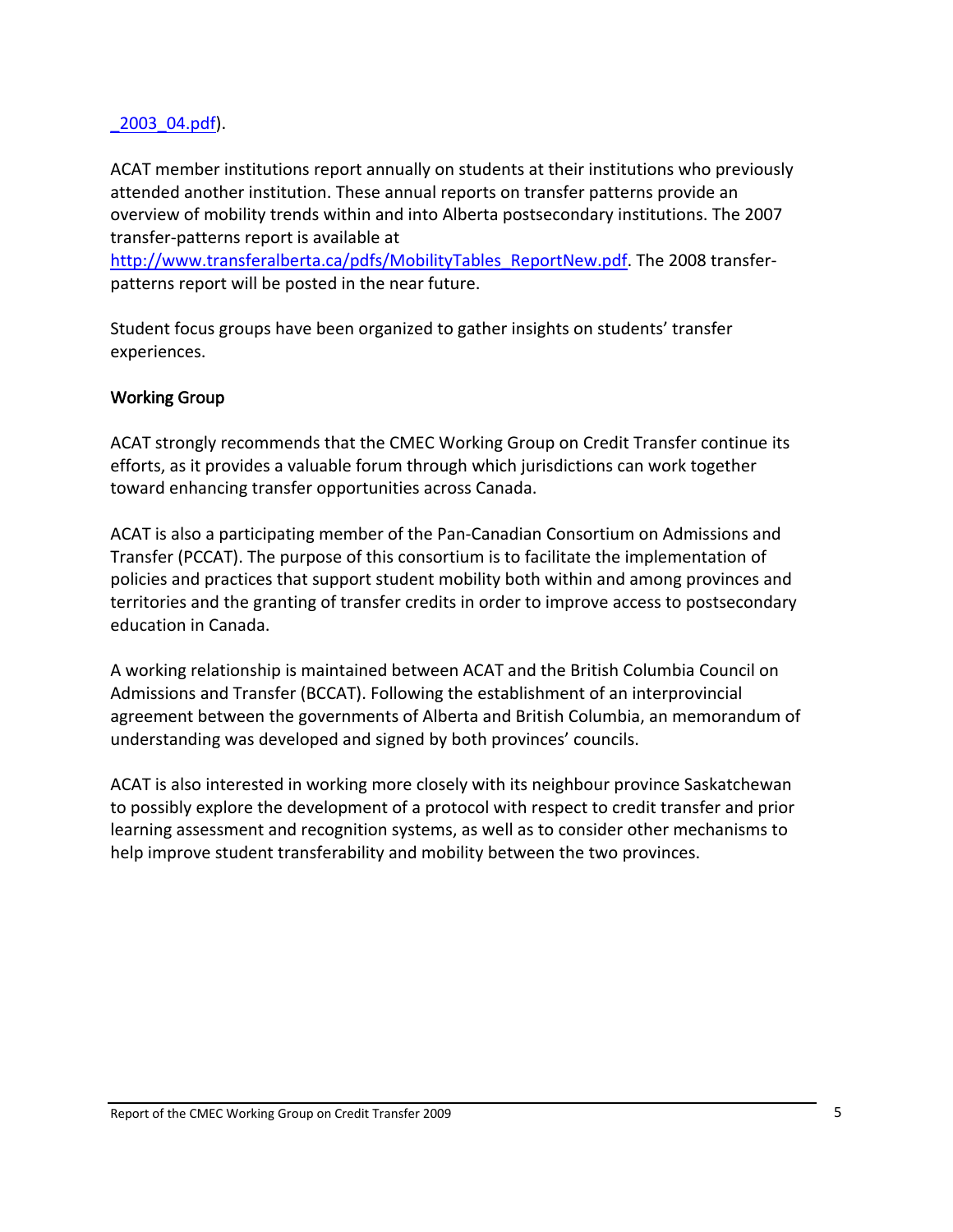## British Columbia

<span id="page-9-0"></span>This report is a summary of projects and activities completed by the British Columbia Council on Admissions and Transfer (BCCAT) during the period from April 1, 2008, to March 31, 2009. The purpose of this report is to inform the Council of Ministers of Education, Canada (CMEC) of the steps taken in British Columbia to improve student mobility and credit transfer in accordance with the principles stipulated in CMEC's Ministerial Statement on Credit Transfer in Canada (October 9, 2002).

#### Overview

The British Columbia Council on Admissions and Transfer was established by the provincial government in 1989. Its mandate is to facilitate admission, articulation, and transfer arrangements among BC postsecondary institutions. Specifically, the council (a) encourages institutions to develop policies and practices regarding the transferability of postsecondary credit courses so that credit granted at one institution can be applied toward credentials at other institutions, and (b) examines issues concerning capacity, demand, and student mobility, and recommends policies and practices related to the admissions process for direct-entry and transfer students. The council has no legislative or regulatory authority and is funded annually by the ministry responsible for postsecondary institutions.

Council members are selected from the education system and appointed by the minister. They strive to achieve the council's mandate by serving the overall best interests of the education system, and do not formally represent any specific institution or constituency with which they are affiliated. The council carries out its work with the assistance of a number of standing committees whose members are drawn from the postsecondary system: the Transfer and Articulation Committee, the Admissions Committee, the Institutional Contact Persons Committee, the Research Committee, and the Education Planner Advisory Committee. Advisory and task‐specific groups are established as needed. More information about the comprehensive work undertaken by BCCAT can be obtained on its three Web sites: [http://www.bccat.ca,](http://www.bccat.ca/) [http://www.bctransferguide.ca,](http://www.bctransferguide.ca/) and [http://www.educationplanner.ca](http://www.educationplanner.ca/). (For information on the roles and responsibilities of the council, see [http://www.bccat.ca/pubs/activities.pdf.](http://www.bccat.ca/pubs/activities.pdf))

## Communication and Adoption of Ministerial Principles

BCCAT's principles and guidelines for transfer are consistent with the CMEC principles on credit transfer. BCCAT's principles have been in effect in BC since 1975 (although modified over time) and have formed the basis of all credit‐transfer arrangements in the BC Transfer System. They are available on-line at [http://www.bccat.ca/articulation/principles.cfm.](http://www.bccat.ca/articulation/principles.cfm)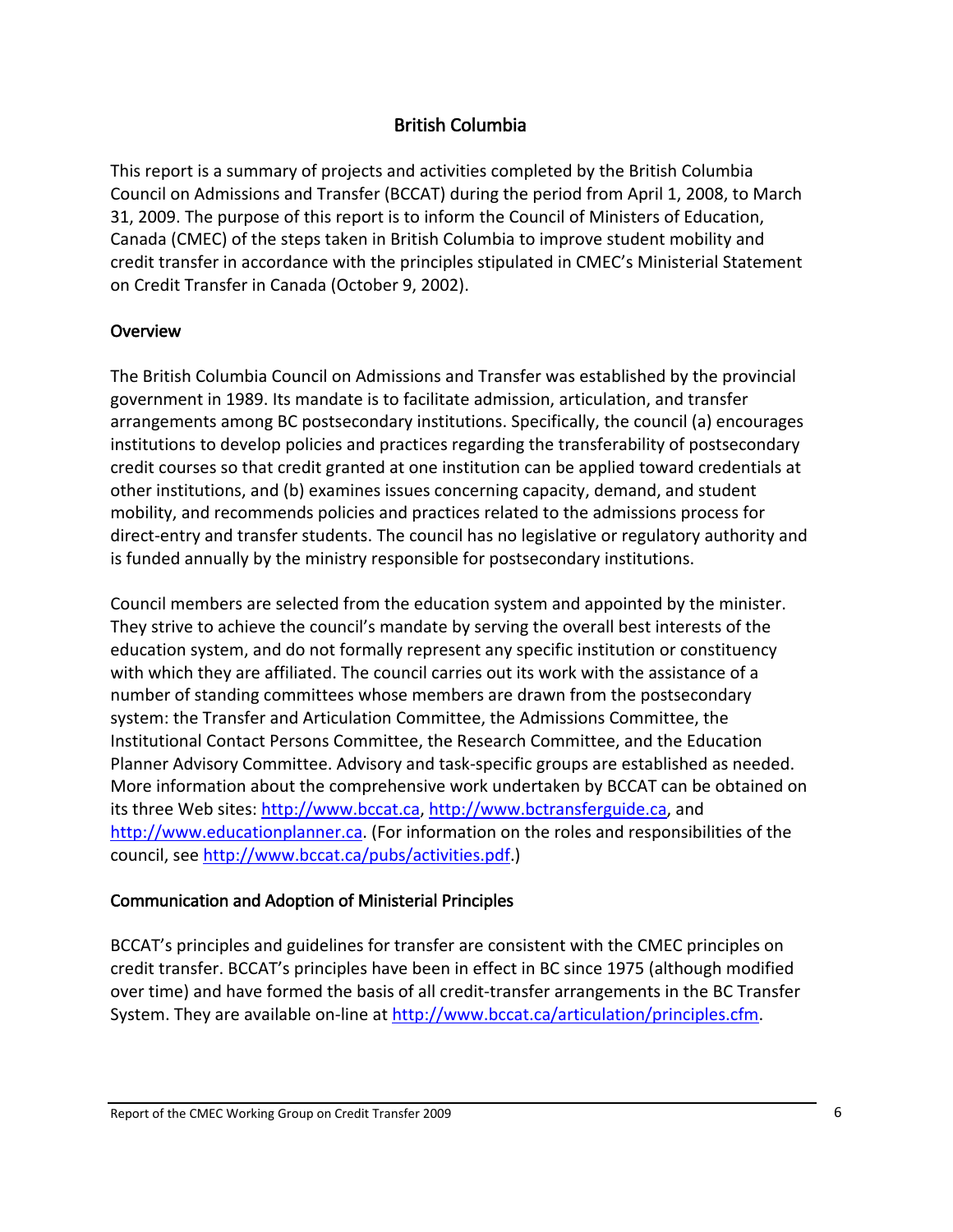#### <span id="page-10-0"></span>Projects and Activities Completed in 2008‐09

Each year, BCCAT prepares a detailed work plan and, at the end of the fiscal year, prepares an annual report that summarizes what was achieved. Each annual report includes reference to completed research reports, newsletters, and related publications.<sup>[1](#page-10-1)</sup> Annual reports and other BCCAT publications are available on the BCCAT Web site at [http://www.bccat.ca/publications.](http://www.bccat.ca/publications)

The following summary outlines key projects and activities undertaken by the council in 2008‐09. This information will be presented in detail in the 2008‐09 Annual Report, which is due for publication in April 2009, and will be posted to the BCCAT Web site ([http://www.bccat.ca/publications\)](http://www.bccat.ca/publications) at that time.

#### Transfer and Articulation Projects

This year, BCCAT implemented a number of recommendations arising from a recent province‐wide consultation that focused on the subject of "Recalibrating the BC Transfer System."

The following three projects are examples of these implementations:

#### • Designation as a Receiving Institution in the BC Transfer System

Based on feedback from the "Recalibration" consultation, BCCAT developed a policy establishing a structure and process for institutions currently designated as "sending‐only" and seeking to operate in the BC Transfer System as "receiving" institutions. See <http://www.bccat.ca/pubs/receivingpolicy.pdf> for details.

#### • Beyond Course‐to‐Course Transfer

BCCAT carried out a study to examine how courses are moving through the system as students switch institutions, to help identify whether certain institutions have a case for taking on the "receiver" designation. The research report is available at <http://www.bccat.ca/pubs/coursescarried.pdf>. The four‐page summary is available at [http://www.bccat.ca/pubs/rr\\_coursecarried08.pdf.](http://www.bccat.ca/pubs/rr_coursecarried08.pdf)

#### • Best Practice Guide: A Resource for Receiving Institutions

The "Recalibration" discussions clarified that BCCAT could provide a vital service to the system by developing a resource offering information on the best practices, processes, policies, and means required of receiving institutions to operate in the transfer system.

j

<span id="page-10-1"></span> $1$  Annual reports and other BCCAT publications are available on the BCCAT Web site at  $\frac{http://www.bccat.ca/publications}{http://www.bccat.ca/publications}.$  $\frac{http://www.bccat.ca/publications}{http://www.bccat.ca/publications}.$  $\frac{http://www.bccat.ca/publications}{http://www.bccat.ca/publications}.$  For a comprehensive review of the projects and activities carried out in 2007-08, see the 2007-08 Annual Report, at [http://www.bccat.ca/pubs/ar07](http://www.bccat.ca/pubs/ar07-08.pdf)-08.pdf.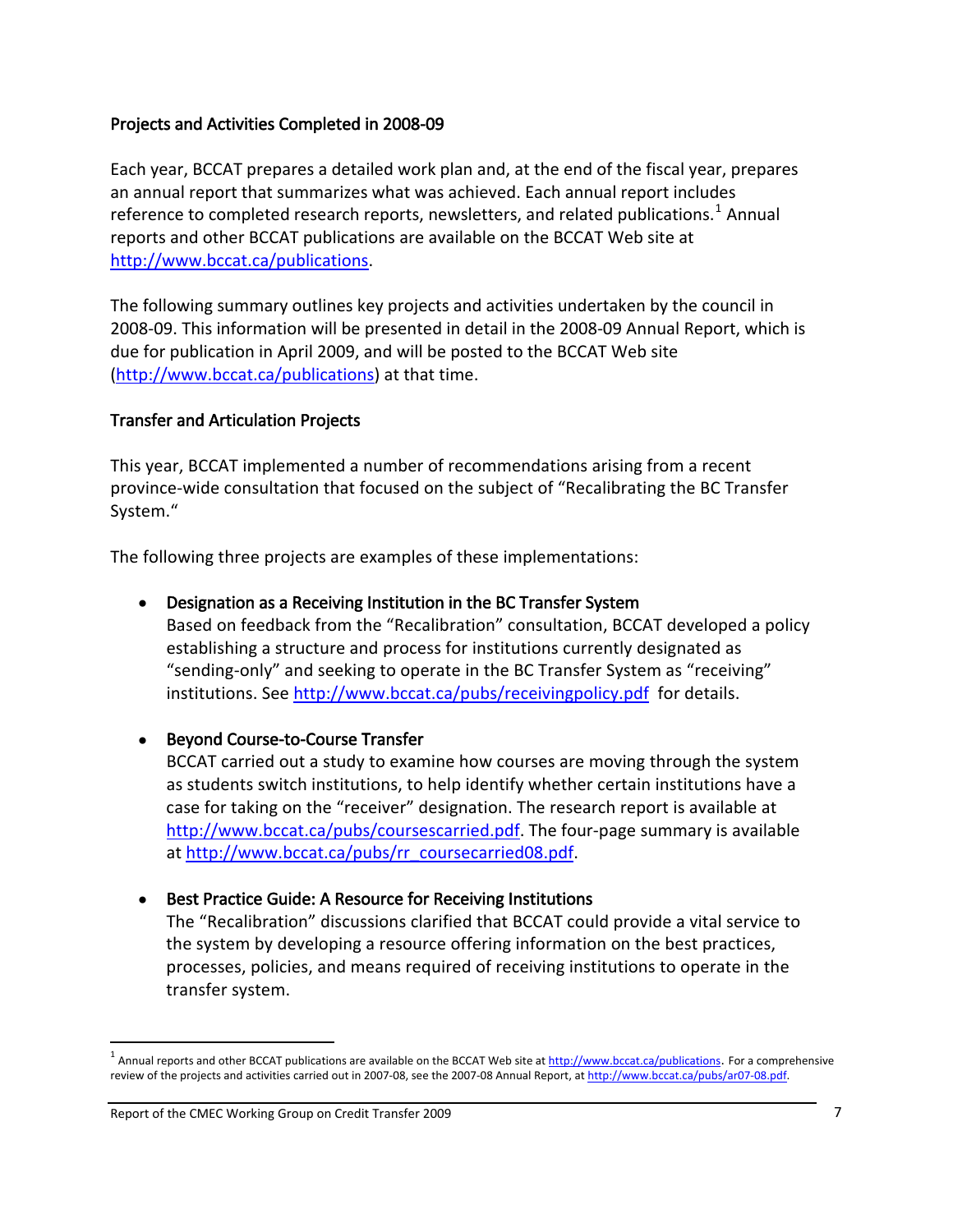<span id="page-11-0"></span>In response to this recommendation, BCCAT prepared a handbook for use as a guide by institutions seeking the "receiver" designation. The Best Practice Guide was released in conjunction with the designation policy. PDF and HTML versions of the guide are available at <http://www.bccat.ca/articulation/receiving>.

This year, the Transfer and Articulation Committee (TAC) also oversaw a major revision to the policy governing how new institutions join the BC Transfer System, the Policy for New Members of the Transfer System [\(http://www.bccat.ca/pubs/newmember.pdf](http://www.bccat.ca/pubs/newmember.pdf)). In addition, the TAC developed a new policy, Recording Block Transfer Agreements with PCTIA‐ Accredited Private Institutions ([http://www.bccat.ca/pubs/PCTIAblock.pdf\)](http://www.bccat.ca/pubs/PCTIAblock.pdf).

#### Admissions and Research Projects

The following items summarize advances made in admissions research this year, under the supervision of the Admissions Committee:

#### • Student Mobility Research

Significant progress has been made in recent years toward building a systematic approach to data collection and reporting on student mobility. The council's work on student‐mobility research occurred as part of the Admissions Committee Work Plan and in close partnership with the Student Transitions Project (STP). $^2$  $^2$ 

The Admissions Committee's projects that focus on student mobility are now included in the STP Work Plan and are carried out under the auspices of the STP Steering Committee and its subcommittees, working closely with BCCAT staff and using BCCAT funding where required.

Here are some examples of student‐mobility projects completed this year:

- o Mobility of Transfer Students two-page summary: http://www.[bccat.ca/pubs/mobilitysummary08.pdf](http://www.bccat.ca/pubs/mobilitysummary08BC-ABprotocol.pdf) eight-page newsletter: http://www.[bccat.bc.ca/pubs/rr\\_mobility08.pdf](http://www.bccat.bc.ca/pubs/rr_mobility08.pdf)
- o Student Mobility Among Post‐Secondary Institutions two‐page summary: http://www.aved.gov.bc.ca/student\_transitions/documents/stp\_highlights [nov08.pdf](http://www.aved.gov.bc.ca/student_transitions/documents/stp_highlights_nov08.pdf) Research report: [http://www.aved.gov.bc.ca/student\\_transitions/documents/STP](http://www.aved.gov.bc.ca/student_transitions/documents/STP-Movement-Among-Report_2008-10-20.pdf)-Movement‐Among‐[Report\\_2008](http://www.aved.gov.bc.ca/student_transitions/documents/STP-Movement-Among-Report_2008-10-20.pdf)‐10‐20.pdf

j

<span id="page-11-1"></span> $<sup>2</sup>$  The STP is a collaborative effort between the Ministries of Education (MEd) and Advanced Education and Labour Market Development</sup> (ALMD) and BC public postsecondary institutions to link data about students in the province's public postsecondary and K – 12 education systems, in order to answer research questions on student transitions. See [www.aved.gov.bc.ca/student\\_transitions](http://www.aved.gov.bc.ca/student_transitions) for information on other STP projects and reports.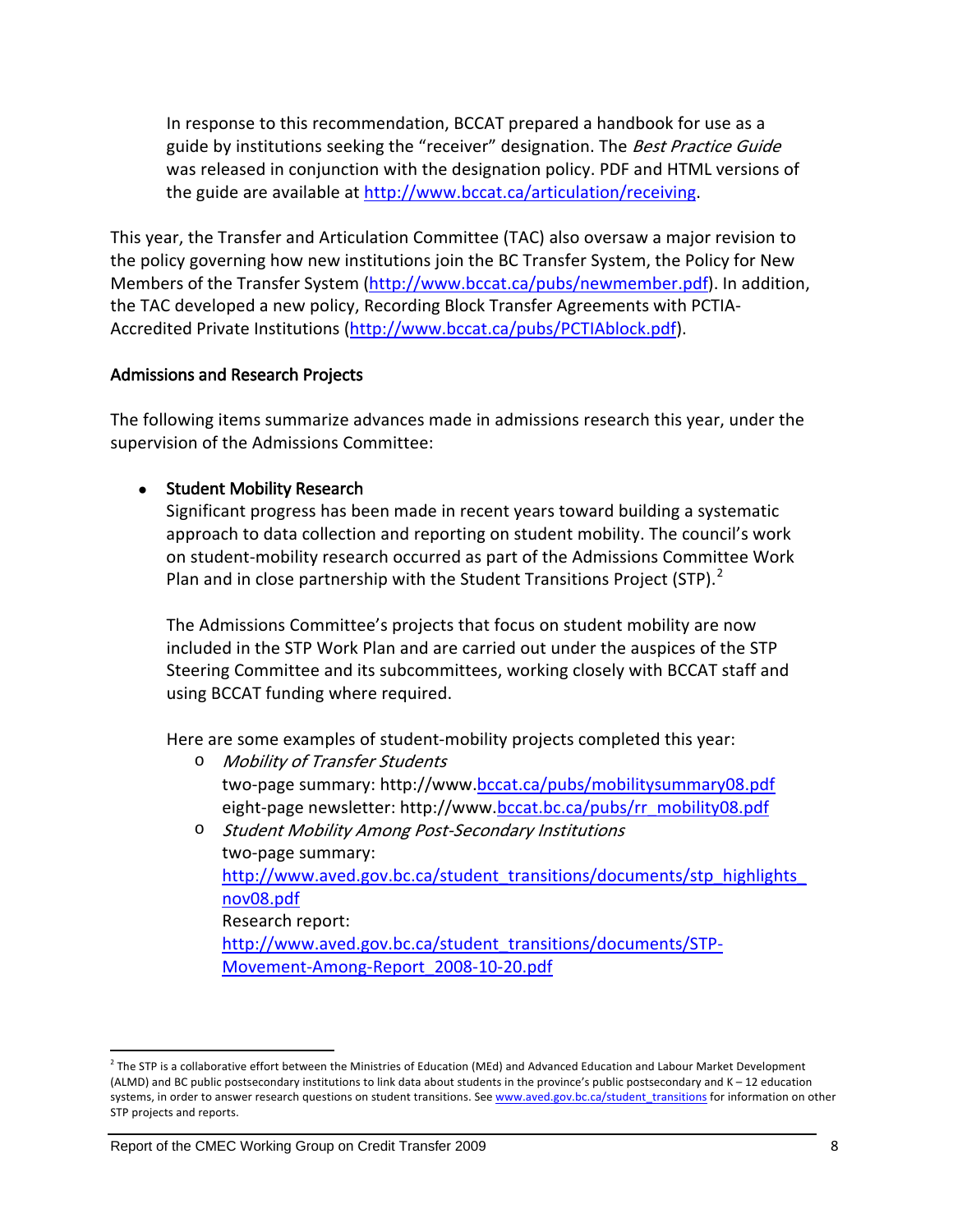<span id="page-12-0"></span>two‐page summary:

[http://www.aved.gov.bc.ca/student\\_transitions/documents/stp\\_highlights\\_f](http://www.aved.gov.bc.ca/student_transitions/documents/stp_highlights_feb09.pdf) [eb09.pdf](http://www.aved.gov.bc.ca/student_transitions/documents/stp_highlights_feb09.pdf)

o ABE Student Mobility Research report: [http://bccat.ca/pubs/abestudentmobility2004](http://bccat.ca/pubs/abestudentmobility2004-05.pdf)‐05.pdf

## • Other admissions-related projects:

BCCAT undertook an environmental scan through web‐based surveys to determine if BCCAT should embark upon system‐wide work to examine and recommend admissions processes and practices that would benefit students.

BCCAT conducted a survey, in partnership with the Canadian Council on Learning, of 2005–06 high‐school graduates who did not pursue BC public postsecondary education by fall 2007. The purpose of the project was to determine students' other postsecondary destinations and the intentions of those who have not yet enrolled. (The full report is expected to be posted to the BCCAT Web site shortly.)

The following are examples of research projects completed under the supervision of the council's Research Committee this year:

## • BC College Transfer Student Profile Reports

- o Profile of BC College Transfer Students Admitted to Simon Fraser University, 2003/04 to 2007/08: <http://www.bccat.ca/pubs/SFUProfile0708.pdf>
- o Profile of BC College Transfer Students Admitted to the University of Northern British Columbia, 2003/04 to 2007/08: <http://www.bccat.ca/pubs/UNBCProfile0708.pdf>
- o Profile of BC College Transfer Students Admitted to the University of Victoria, 2003/04 to 2007/08: <http://www.bccat.ca/pubs/UVICProfile0708.pdf>

• 2008 Admissions and Transfer Experiences of Students Continuing their Post‐ Secondary Studies in British Columbia (prepared by BC Stats): <http://www.bccat.ca/pubs/bcstats08.pdf>

This report presents an assessment of student responses to an extensive set of questions related to admissions and transfer included in the spring 2008 Diploma, Associate Degree & Certificate Student Outcomes (DACSO) Survey of students.

## Communications and Web sites

The development and improvement of BCCAT web resources is an ongoing process. This year, a number of enhancements were made to improve the efficiency and usability of BCCAT Web sites. One new development was the creation of a network of institutional contacts to act as advisors regarding the Education Planner (EP) site. The Education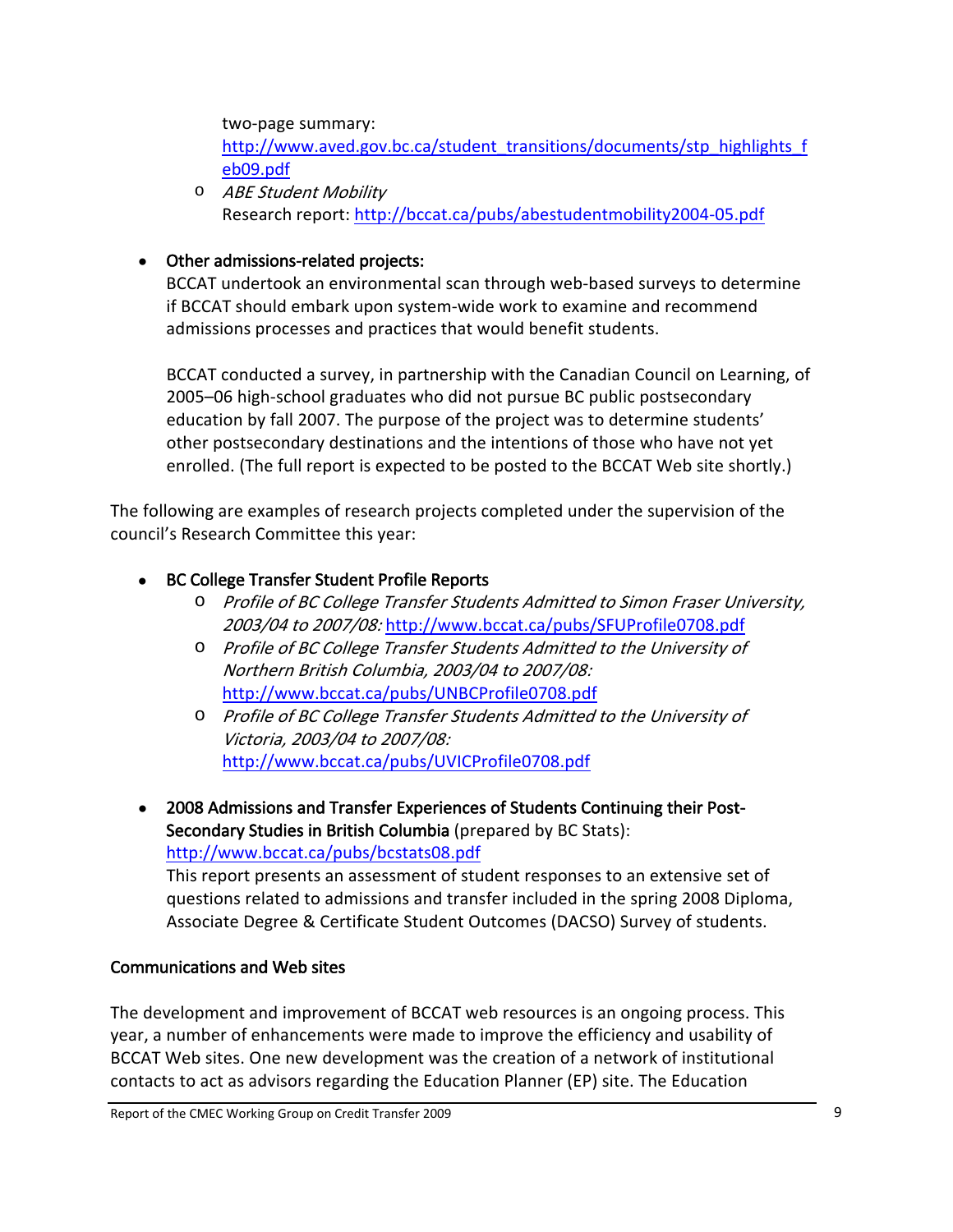<span id="page-13-0"></span>Planner Institutional Contacts (EPIC) met in May 2008 to discuss alternative approaches to the management of the EP database. This year also saw the completion of an external review of EducationPlanner.ca. (See [bccat.ca/pubs/EPreview.pdf](http://bccat.ca/pubs/EPreview.pdf) for the full report.)

Meanwhile, BCCAT continued to work to increase awareness of BCCAT resources to inform and encourage students with their postsecondary planning. We ran two transit ad campaigns, in the spring and fall, featuring two key BCCAT Web sites (EducationPlanner.ca and BCTransferGuide.ca). BCCAT ads were displayed on buses in every region of BC and on the SkyTrain system, and posted in trains and at selected stations throughout the Lower Mainland.

Since launching our first campaign, back in 2006, our web statistics have indicated that usership of both sites has increased significantly (10–15%) year on year. We are also very encouraged to see notably high volumes of web visits during postsecondary registration periods.

In addition, we also undertook a number of other advertising initiatives, participated at career and education fairs, and delivered presentations and demonstrations to assist students, counselors, and career practitioners in the use of BCCAT web resources.

### System Collaboration

## • Ministries, Agencies, Groups, and Organizations in BC

BCCAT interacts with a number of organizations and committees serving the BC postsecondary system on joint projects, in consultation or in an advisory capacity on an "as needed" basis. BCCAT also consults with ministry staff and keeps them informed of council activities and projects, while keeping abreast of developments within government that intersect and impact upon its work.

#### • Out‐of‐Province, National, and International Organizations

This year, the council continued to participate in the broader transfer context, playing a leadership role in facilitating the improvement of student‐friendly policies and practices to enhance student mobility and transfer among institutions across the country.

The following are examples of activities carried out in 2008‐09:

*o* Alberta Council on Admissions and Transfer (ACAT): This year, the council consulted with ACAT regarding the development of a policy for the inclusion of Alberta institutions in the BC Transfer System. The policy has been approved by council, but implementation is pending until September 1, 2009, or until the development of a similar policy by ACAT, whichever comes first. The ACAT policy development is currently in progress.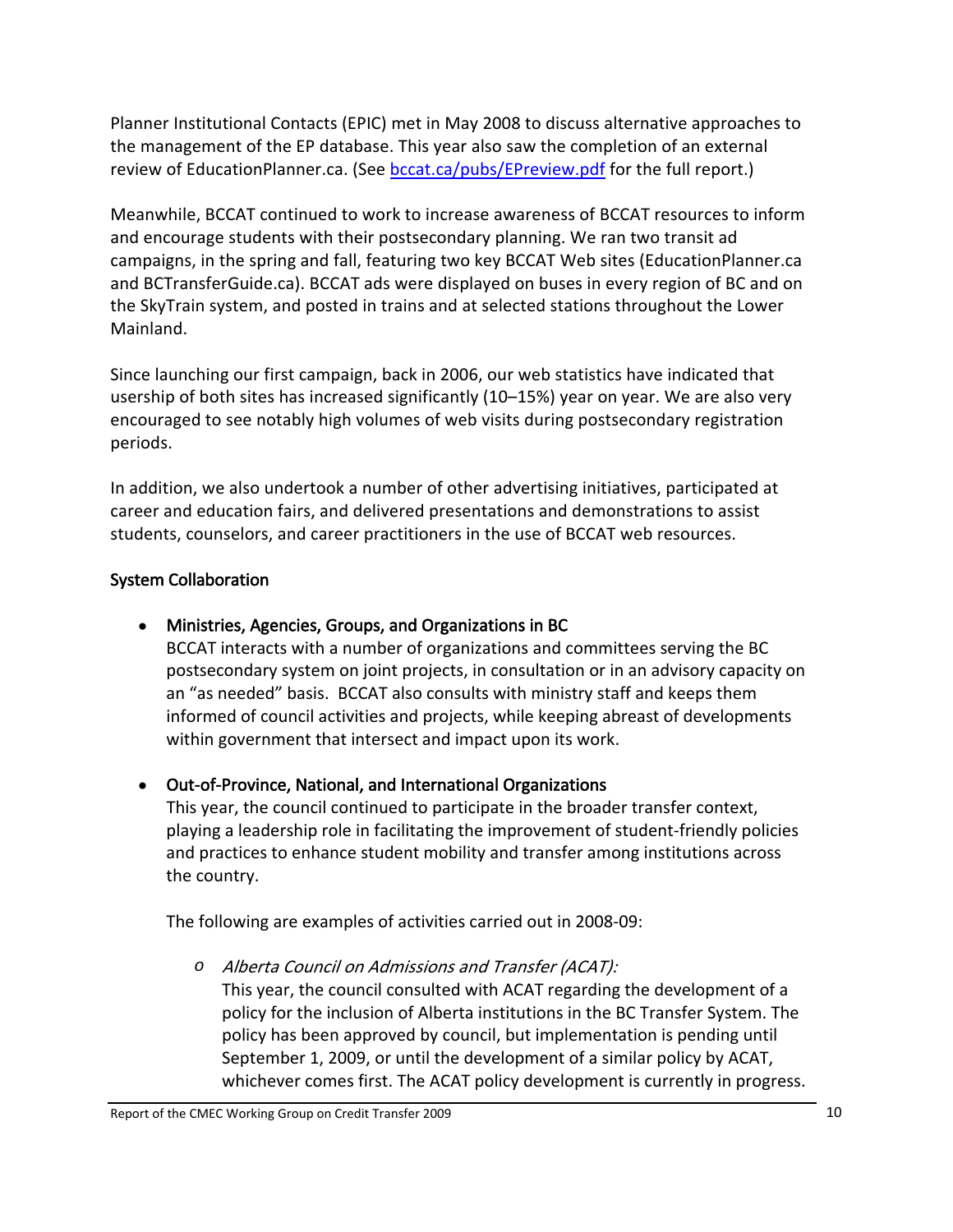#### <span id="page-14-0"></span>*o* Tri‐Council Collaborative Initiatives:

In September 2008, BCCAT staff members met with members from the Alberta Council on Admissions and Transfer (ACAT) and the Saskatchewan Council on Admissions and Transfer (SaskCAT) to discuss areas of common interest and possible future cooperation. As a result of that meeting, a letter and report were sent by the chairs of the three councils to the advanced‐ education ministers of the three provinces to describe collaborative initiatives agreed to by the three councils that will benefit the mobility of learners. A very positive response to the letter and report has been received from Doug Horner, Minister of Advanced Education and Technology in Alberta. (These tri‐council discussions continue; the most recent meeting was held in February 2009.)

*o* Pan‐Canadian Consortium on Admissions and Transfer (PCCAT): PCCAT held its third annual meeting in Toronto in June 2008. The meeting was co‐chaired by Frank Gelin (BCCAT Executive Director & Co‐Chair) and David Hinton (Registrar of the University of New Brunswick). Representatives from regions across Canada shared best practices and transfer issues arising in their own jurisdictions. BCCAT staff took a lead role in organizing the event and in overseeing the transfer of administrative support to Campus Saskatchewan. A summary of the meeting and a list of participants are available on [PCCAT.ca.](http://www.pccat.ca/)

BCCAT also chairs and provides secretariat support for PCCAT's Research Subcommittee, which met by telephone numerous times in 2008‐09 to design a project to assess the number of students transferring between postsecondary institutions across Canadian jurisdictions, whether these students received credit for previous learning, and the success of those students. The subcommittee prepares a proposal to CMEC for funding to coordinate the project and prepare a final report.

BCCAT will continue to play <sup>a</sup> key role on the national scene by promoting the importance of achieving <sup>a</sup> pan‐Canadian system of student mobility and transfer. Our work will focus on providing advice and support to Canadian provinces who wish to develop and implement their own transfer systems and to encourage support for such activities at the ministerial level.

#### Plan of Projects and Activities for 2009‐10

Each year, BCCAT completes a comprehensive work plan comprising projects and activities arising from the prior year and reflecting revised priorities to address emerging issues. The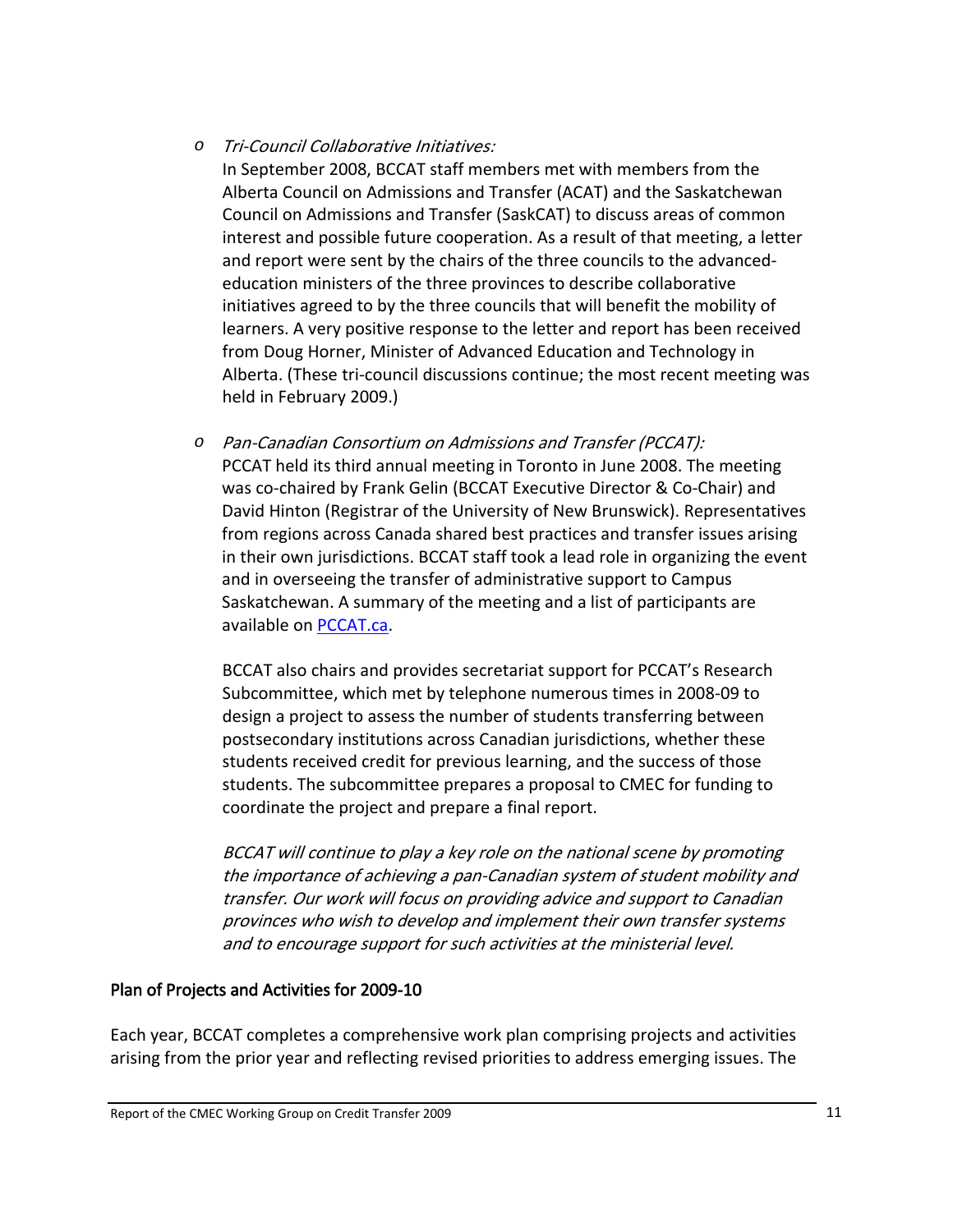work plan for 2009-10 is currently in progress and will be presented to council for consideration at the June 2009 meeting.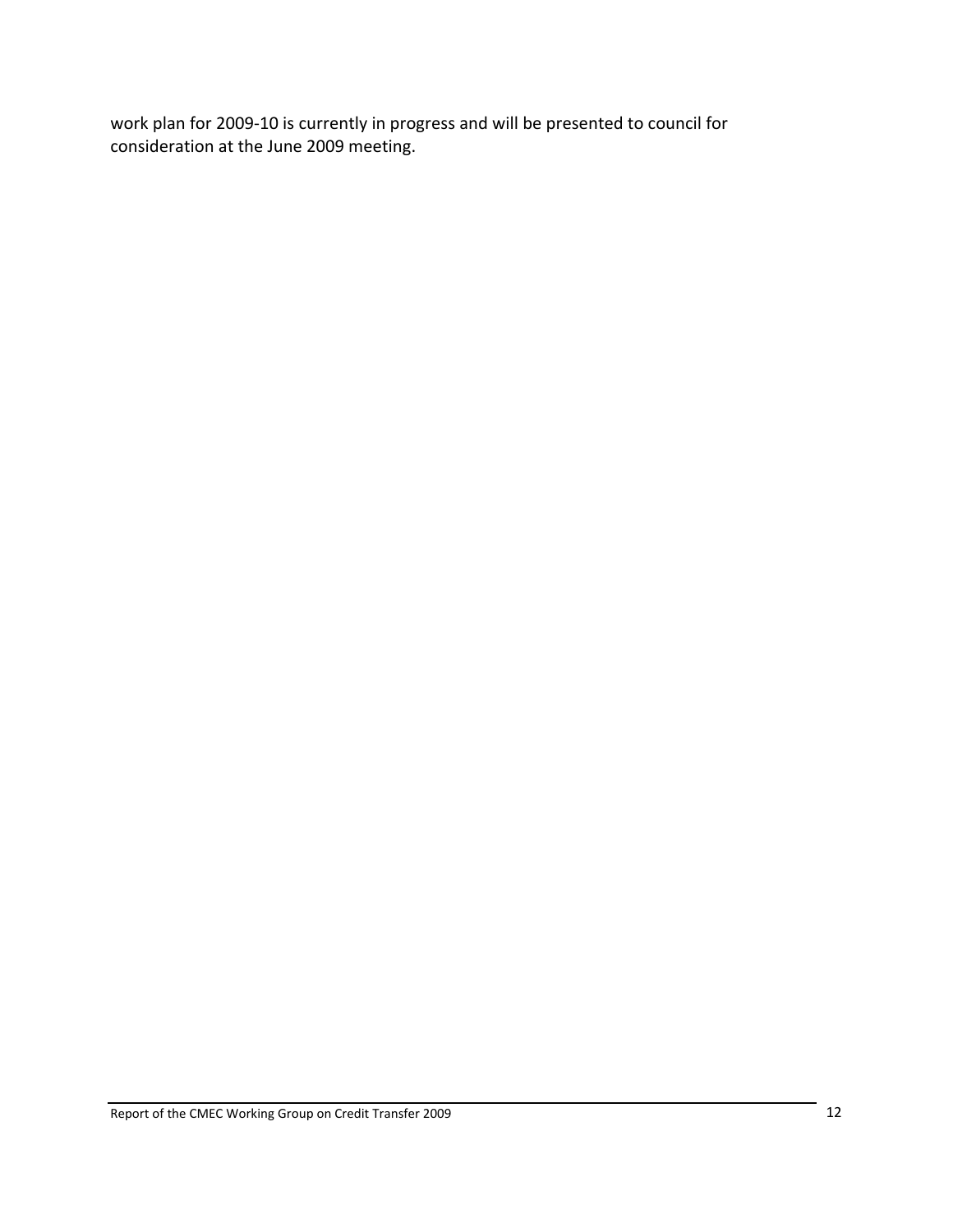## **Manitoba**

## <span id="page-16-0"></span>Communication of Ministerial Principles

The ministerial principles have been communicated to and accepted by the Council on Post‐ Secondary Education (COPSE), an arm's‐length body mandated with overseeing all aspects of the postsecondary‐education system for the government of Manitoba. The ministerial principles have also been communicated to each of the seven public postsecondary institutions.

## Adoption of Ministerial Principles

While the institutions have not yet formally adopted the principles, they have indicated their agreement with them. The principles have also been informally adopted by articulation committees that have been established to facilitate credit transfers and articulation agreements between the college and university sectors in certain areas of study.

## Three‐Year Framework for Action

As part of the Three‐Year Framework for Action, in 2003, a Working Group on Credit Transfer with senior‐level representation from each of the institutions was created, and articulation committees, based on areas of study, were established to enhance credit transfers and articulation agreements between the college and university sectors. Some articulation committees, such as nursing, have completed their activities, while the work of others, such as educational assistants, is ongoing. The framework for action also involved compiling and organizing information on existing credit transfers and articulation agreements for the purpose of developing a unified, accessible source of information for students, institutions, and others.

## Priority Action Areas

The study areas being dealt with through the articulation committees remain priority areas, as does the more general issue of transfer between the college and university sectors. Providing quality information to students about credit transfer is also a priority. While there are over 150 transfer and articulation agreements in place and information is available, it is not provided in a consistent or coordinated manner across institutions. Institutions have identified this as an area requiring additional resources, and a system‐wide on‐line transfer guide is being considered. COPSE has recently acquired additional capacity to assist in establishing a more adequate and coordinated system, and in compiling information about the system in a way that is clear and accessible. Credit transfer and articulation are also key elements of a formal quality‐assurance framework currently under development by COPSE, and it is expected that credit transfer and articulation will both contribute to and be facilitated by the quality‐assurance framework.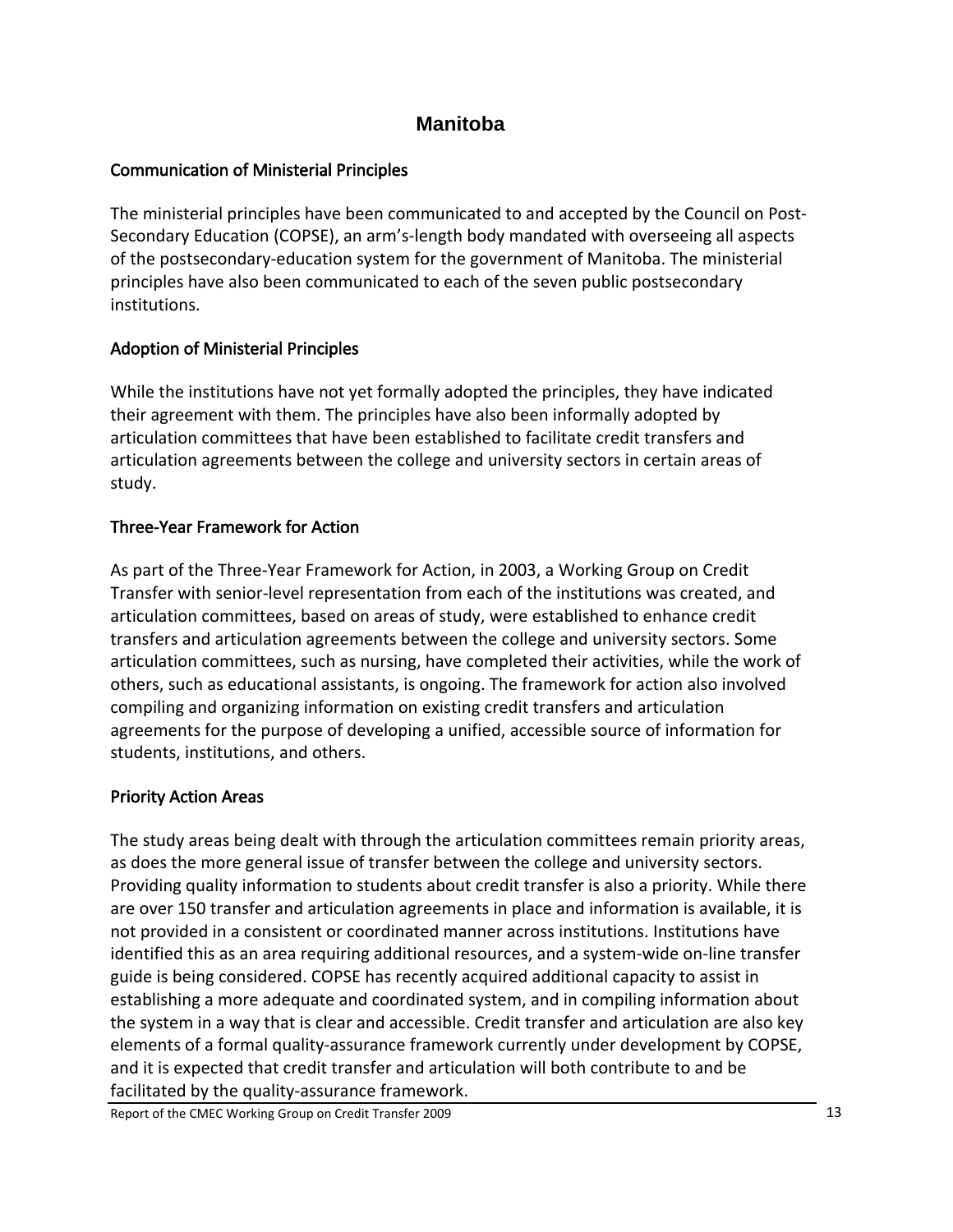#### <span id="page-17-0"></span>Research

Research on credit transfer and articulation, including best practices in other jurisdictions and the relationship between transfer and articulation and quality assurance, is ongoing, and Manitoba remains interested in partnering with other provinces on research in these areas.

#### Working Group

Manitoba supports the continuation of CMEC's Working Group on Credit Transfer and endorses the support and attention awarded by CMEC to credit transfer in postsecondary education. The working group should continue because there is much to be shared and learned among provinces and territories.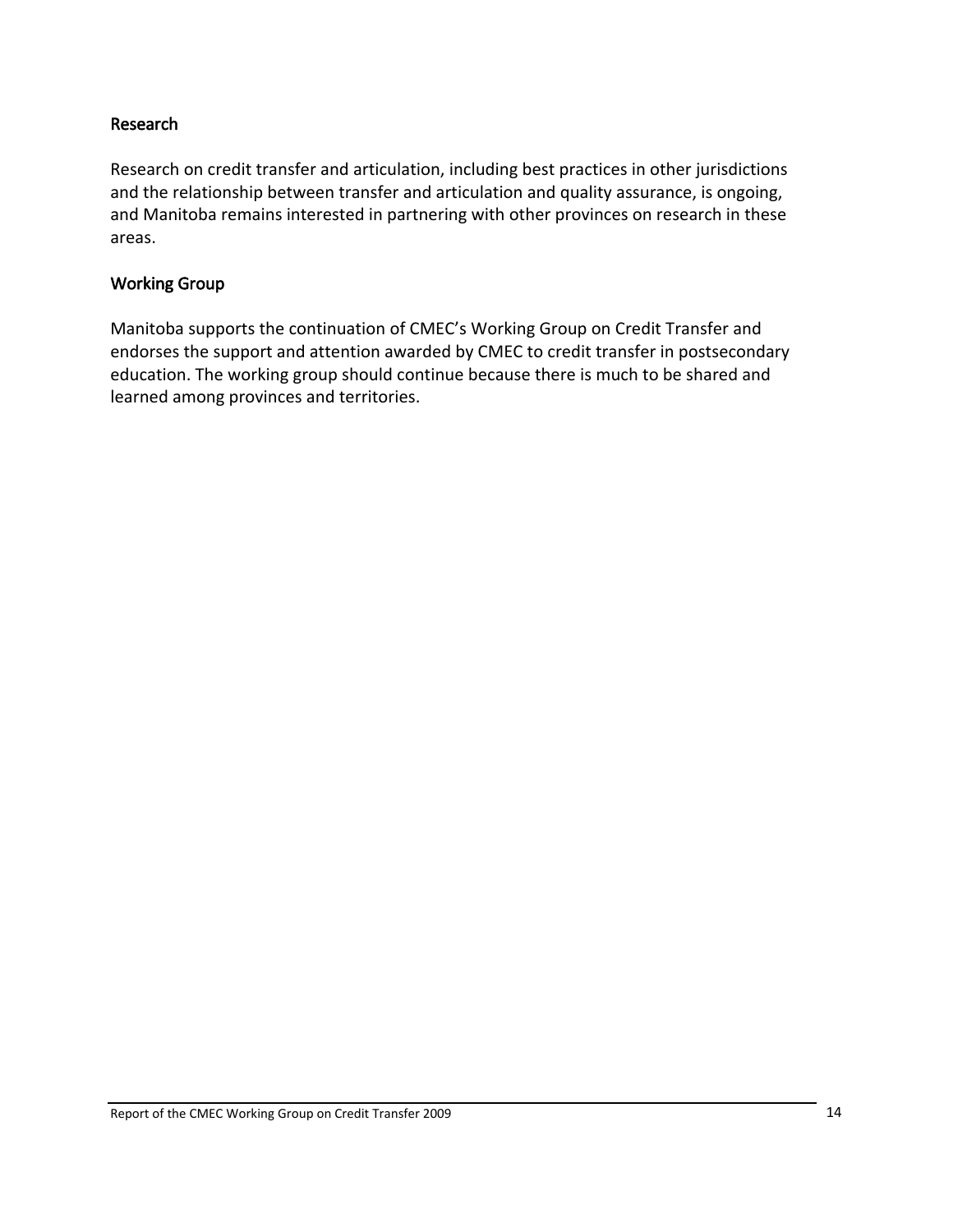## New Brunswick

### <span id="page-18-0"></span>Communication of Ministerial Principles

In early 2007, the government of New Brunswick launched a comprehensive Commission on Post-Secondary Education. After eight months of consultation and review, "Advantage New Brunswick: a Province Reaches to Fulfill Its Destiny" was released in September 2007. The report recommended establishing an "arm's‐length coordinating agency" with responsibility for, among other issues, credit transfer.

In response to the report, a Working Group on Postsecondary Education was struck in late 2007, consisting of university presidents and selected community-college principals, and chaired by the Deputy Minister of the Department of Post‐Secondary Education, Training and Labour. The working group submitted their final recommendations to government in response to the "Report of the Commission on Post‐Secondary Education" in May 2008.

In June 2008, the government of New Brunswick released "Be Inspired. Be Ready. Be Better. – The Action Plan to Transform Post‐Secondary Education in New Brunswick," based on the belief that education is a key element of attaining self‐sufficiency for New Brunswick. This action plan for change contains 33 recommendations, one of which is to make credit transfer easier between postsecondary institutions. Both government and postsecondary institutions agree that easier credit transfer is a priority.

#### Adoption of Ministerial Principles

The November 2007 throne speech and subsequent speeches communicated the government's expectation to move forward on key pieces of a model for an integrated postsecondary‐education system, including credit transfer, over the next two years.

#### Three‐Year Framework for Action

New Brunswick's postsecondary institutions have increased the number of articulated agreements between and among universities and the New Brunswick Community College (NBCC) and the Collège Communautaire du Nouveau‐Brunswick (CCNB) but, in the past, it has been largely a bilateral approach, accomplished one institution at a time, course by course, and program by program. The Department of Post‐Secondary Education, Training and Labour will work with provincial postsecondary institutions to coordinate and facilitate agreements through a centralized coordinating body.

#### Priority Action Areas

Articulated programs with participating institutions have been established, as well as block transfers, individual transfers, and out‐of‐province agreements. NBCC and CCNB have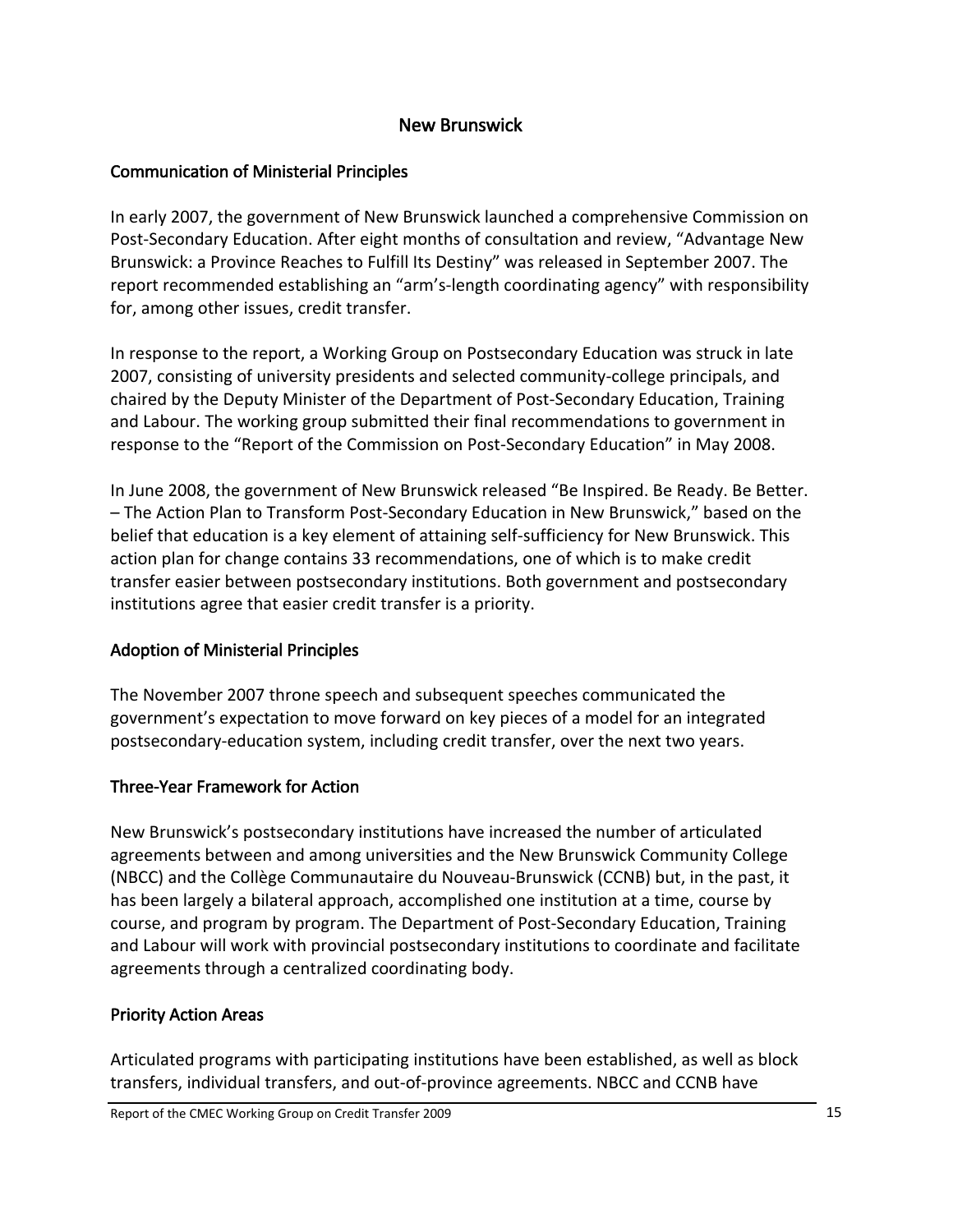<span id="page-19-0"></span>entered into a number of articulated agreements with universities since 2002. In other instances, block‐transfer agreements have been negotiated. Accurate information is provided to students through the college calendar, college Web site, and other program documents.

The Atlantic Provinces Community College Consortium (APCCC) produces a CD annually, the Guide to Block Transfer Agreements. APCCC is an interprovincial mechanism with a mandate to collaborate, coordinate, and share resources to enhance college‐level postsecondary education in the Atlantic provinces. This consortium reports annually to the Council of Atlantic Premiers through the Council of Atlantic Ministers of Education and Training. It is officially recognized through a memorandum of understanding signed by the provincial ministers responsible for community colleges and the presidents of the community colleges in New Brunswick, Newfoundland and Labrador, Nova Scotia, and Prince Edward Island. One of the cornerstones of the consortium is to provide maximum mobility for students through the portability of learning and credits throughout the postsecondary‐education system in Atlantic Canada. To advance this agenda, the Atlantic community colleges entered into a Memorandum of Understanding on Transfer of Credits in 2000. The *Guide to Block Transfer Agreements* builds on that memorandum.

#### Research

New Brunswick fully supports the research agenda strategy developed by the CMEC Working Group on Credit Transfer. New Brunswick remains committed to sharing best practices in credit transfer at the pan‐Canadian level and supports and participates in the work of the Pan‐Canadian Consortium on Admissions and Transfer (PCCAT).

#### Working Group

We support the continuation of the CMEC Working Group on Credit Transfer and will continue to work to enhance and develop credit‐transfer agreements in the province of New Brunswick.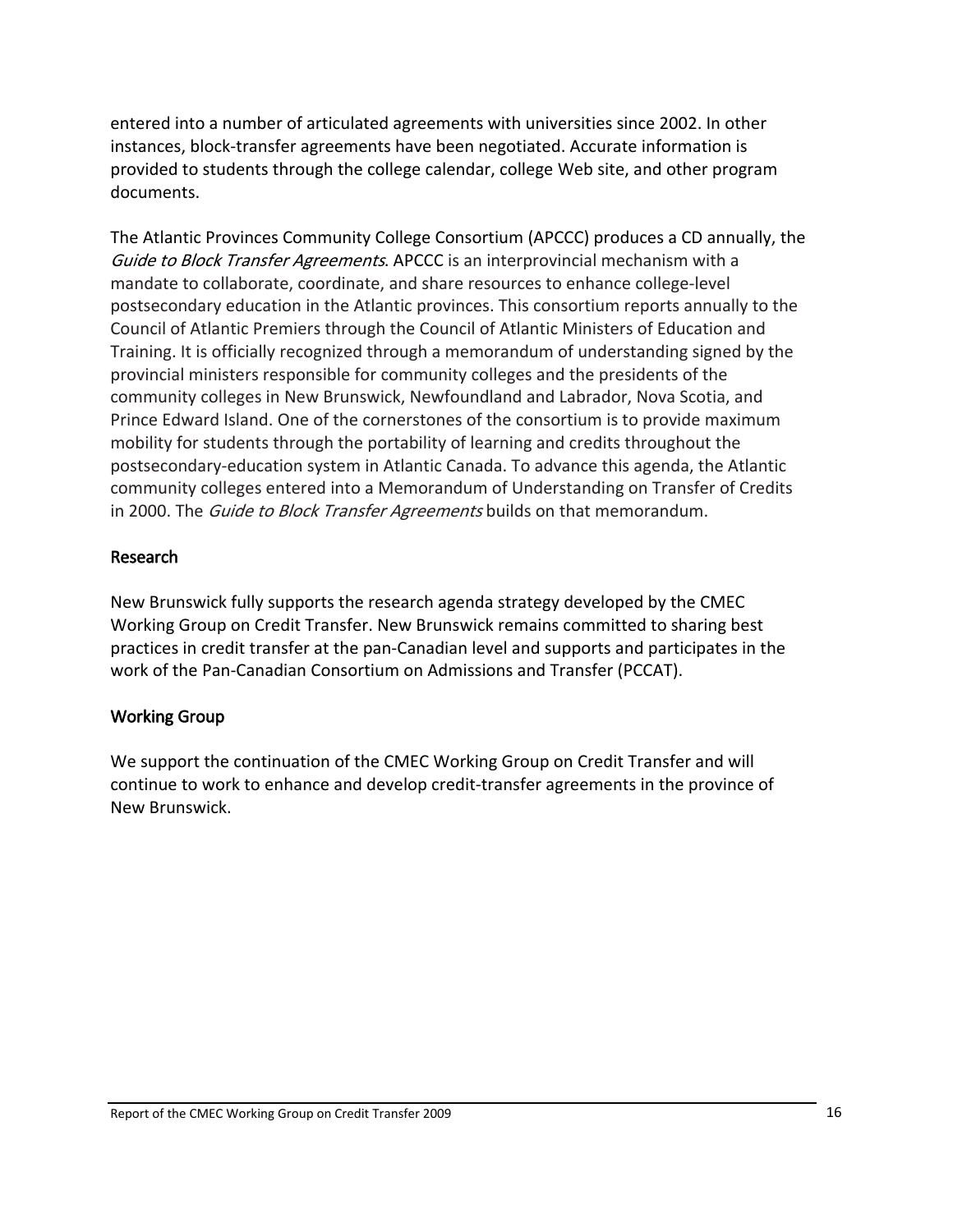## Newfoundland and Labrador

## <span id="page-20-0"></span>Communication of Ministerial Principles

Newfoundland and Labrador has a credit‐transfer mechanism between Memorial University (Memorial) and College of the North Atlantic (CNA) that has existed for over 20 years. New agreements are signed between our public postsecondary institutions and those in other parts of Canada and internationally on a regular basis. These transfer agreements are published annually in the *Transfer Guide*. The 15<sup>th</sup> edition is now available for the 2008-09 academic year. The *Transfer Guide* lists established course-by-course and program/block transfer‐of‐credit agreements available to students in the province. Information is also provided on the public postsecondary system, institutional transfer policies, and programs linked to high schools.

### Adoption of Ministerial Principles

Newfoundland and Labrador supports CMEC's Ministerial Statement on Credit Transfer in Canada, and has shared this statement with Memorial University and College of the North Atlantic.

### Three‐Year Framework for Action

In 2005, the government released "Foundations for Success: White Paper on Public Post‐ Secondary Education." This policy document was commissioned as part of the government's continued commitment to provide affordable and accessible postsecondary‐education opportunities. This document has resulted in a number of areas of collaboration in the public postsecondary‐education system focusing on shared program areas of Memorial University, College of the North Atlantic, and the Department of Education.

#### Priority Action Areas

Priority action areas will be identified by the Department of Education as part of its strategic planning process.

#### Research

Research directions will be determined by the Department of Education as part of its strategic planning process.

## Working Group

Newfoundland and Labrador supports the continuation of the CMEC Working Group on Credit Transfer since it provides a valuable forum for jurisdictions to work together toward enhancing credit‐transfer opportunities across Canada.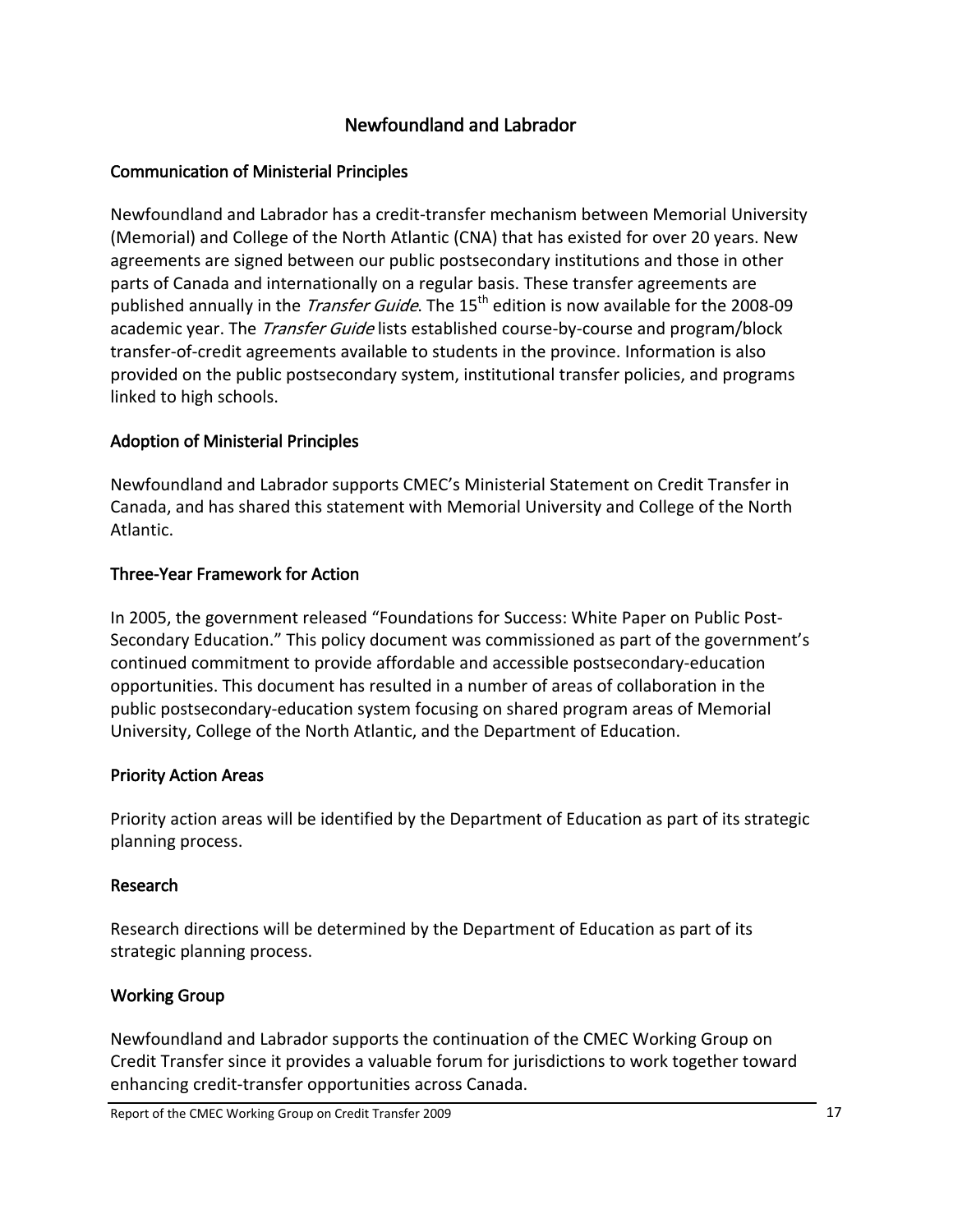## Northwest Territories

#### <span id="page-21-0"></span>Communication and Adoption of Ministerial Principles

Although the Department of Education, Culture and Employment (ECE) supports the ministerial principles, the principles have not been formally communicated or adopted. Northwest Territories and Aurora College continue to work toward the goal of increased partnerships and credit‐transfer agreements with other jurisdictions.

Aurora College is the primary delivery agent for adult and postsecondary education in Northwest Territories. Its programs are designed to meet the needs of the Northern workforce and economy, and include basic adult education, skills‐based training, and certificate, diploma, and degree programming. These programs are offered at three campuses in Inuvik (Aurora Campus), Fort Smith (Thebacha Campus), and Yellowknife (Yellowknife Campus), as well as at Community Learning Centres (CLCs) in most NWT communities. Through its Aurora Research Institute (ARI), the college licenses research activities and supports science, technology, and research projects, in cooperation with the business and scientific communities. The college serves approximately 1,200 full‐time‐ equivalent students annually. The college is directed by a board of governors appointed by the Minister of Education, Culture and Employment.<sup>1</sup>

Northwest Territories is unique, in terms of its population of  $43,283^2$  and its college system. Aurora College serves a small, dispersed population in 33 communities across Northwest Territories' 1.3 million square kilometres. Aurora College responds to the challenges of serving a large Aboriginal student body, many of whom come from small, remote communities.

A responsive college in this environment has characteristics unlike those of an urban institution. Aurora College responds to the challenge of serving a student body that is largely Aboriginal. Many students come from families that are in transition from a traditional way of life to one that is based on the wage economy. The college's programs and services give students vocational and professional skills, as well as communication and life skills needed for success in their chosen careers.<sup>3</sup>

Although the ministerial principles are not explicitly stated in Aurora College's business plan or ECE's business plan, there are similarities. The overriding goal of Building on Our Success Strategic Plan 2005–2015 Department of Education, Culture and Employment is "to give Northerners increased opportunity to live fulfilled lives and contribute to a strong, healthy and vibrant Northern society."<sup>4</sup>

ECE's mandate is to ensure that residents of Northwest Territories have access to high‐ quality programs and services in early childhood, education, training and employment, and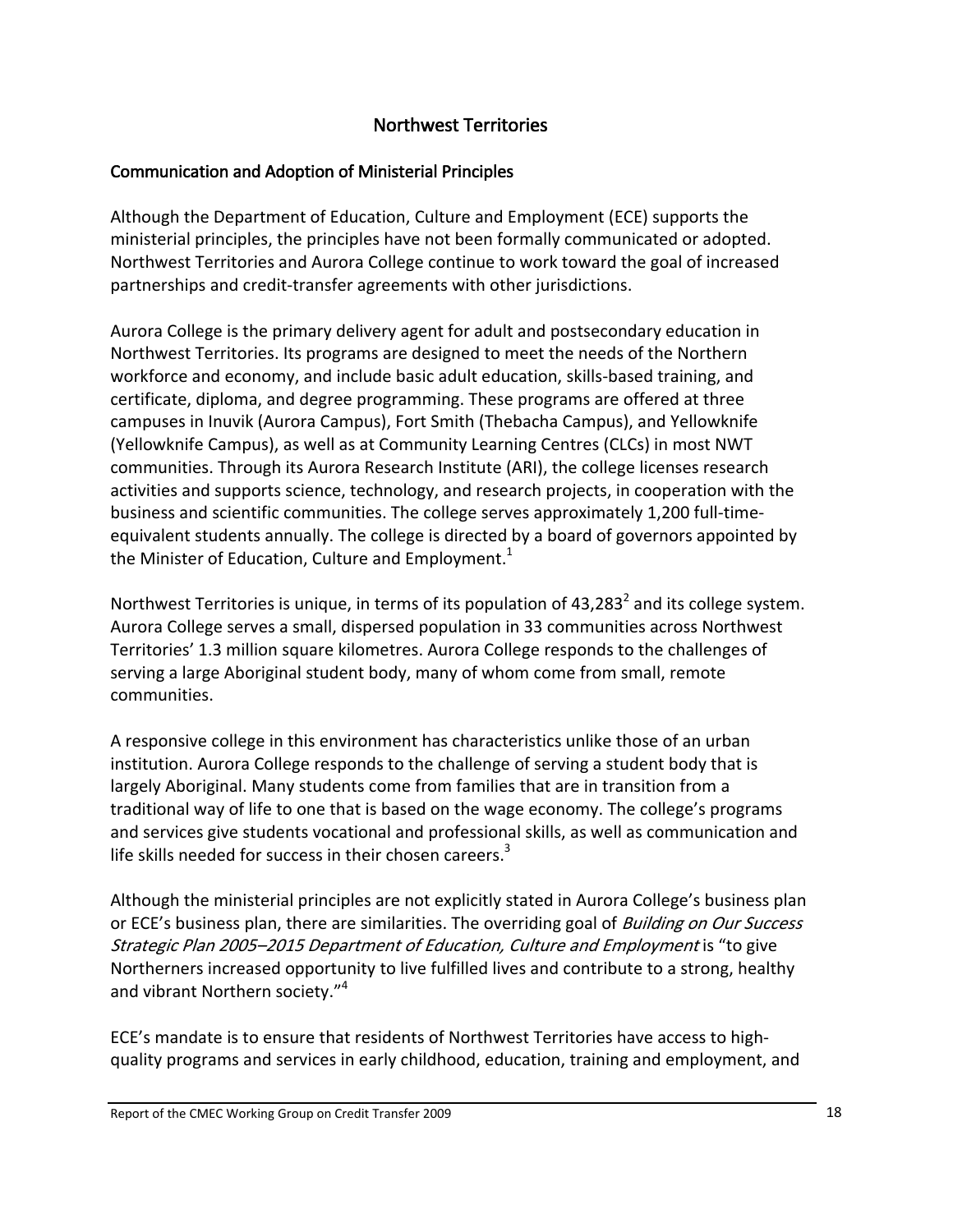<span id="page-22-0"></span>the labour market, as well as certification and financial supports. ECE encourages Northerners to learn and grow by providing a range of programs and services that

- 1. Promote and support the enhancement and preservation of the languages, cultures, and heritage of Northwest Territories, including exercising responsibility for implementing the *Official Languages Act*
- 2. Promote and support childhood development, including the development of preschool children
- 3. Develop, monitor, and enforce standards for education achievement, including graduation requirements
- 4. Provide counselling, support services, and information resources to enable individuals to pursue education, training, and employment opportunities and to make productive choices
- 5. Provide quality assurance to the public through accrediting programs and services and through occupational and trades certification, including the licensing of teachers and child‐care facilities
- 6. Analyze labour‐force developments and implement responsive strategies designed to achieve meaningful employment for Northerners
- 7. Deliver statutory programs to ensure that supports are available to assist individuals in meeting their basic financial needs
- 8. Develop and enforce legislation, policies, and agreements that regulate and manage the integrity of Northwest Territories' education system
- 9. Represent the Government of the Northwest Territories and coordinate the government's involvement in territorial, national, and intergovernmental matters related to education, early‐childhood education, training, official languages, culture, labour, and employment $5$

Approximately 40 per cent of Aurora College's work is related to the goals identified in ECE's Towards Literacy: A Strategy Framework - 2008-2018. Aurora College, in partnership with the University of Saskatchewan and the Indian Teacher Education Program (ITEP), is also working to accomplish goals set out in ECE's Strategy for Teacher Education in the Northwest Territories: 2007-2015. Additional programs, including the nursing program, in partnership with the University of Victoria, and a master of nursing program, in partnership with Dalhousie University's School of Nursing, are being delivered in Northwest Territories.

## Three‐Year Framework for Action

Aurora College will continue to articulate its programs as broadly as possible. The college sits on the Alberta Council on Admissions and Transfer (ACAT) and attends pan‐Canadian articulation meetings through the Association of Canadian Community Colleges (ACCC). For degree‐related programs, the college works directly with degree‐granting institutions.

Northwest Territories is interested in both college‐to‐college and college‐to‐university transferability. Aurora College, and Northwest Territories, have benefited from credit‐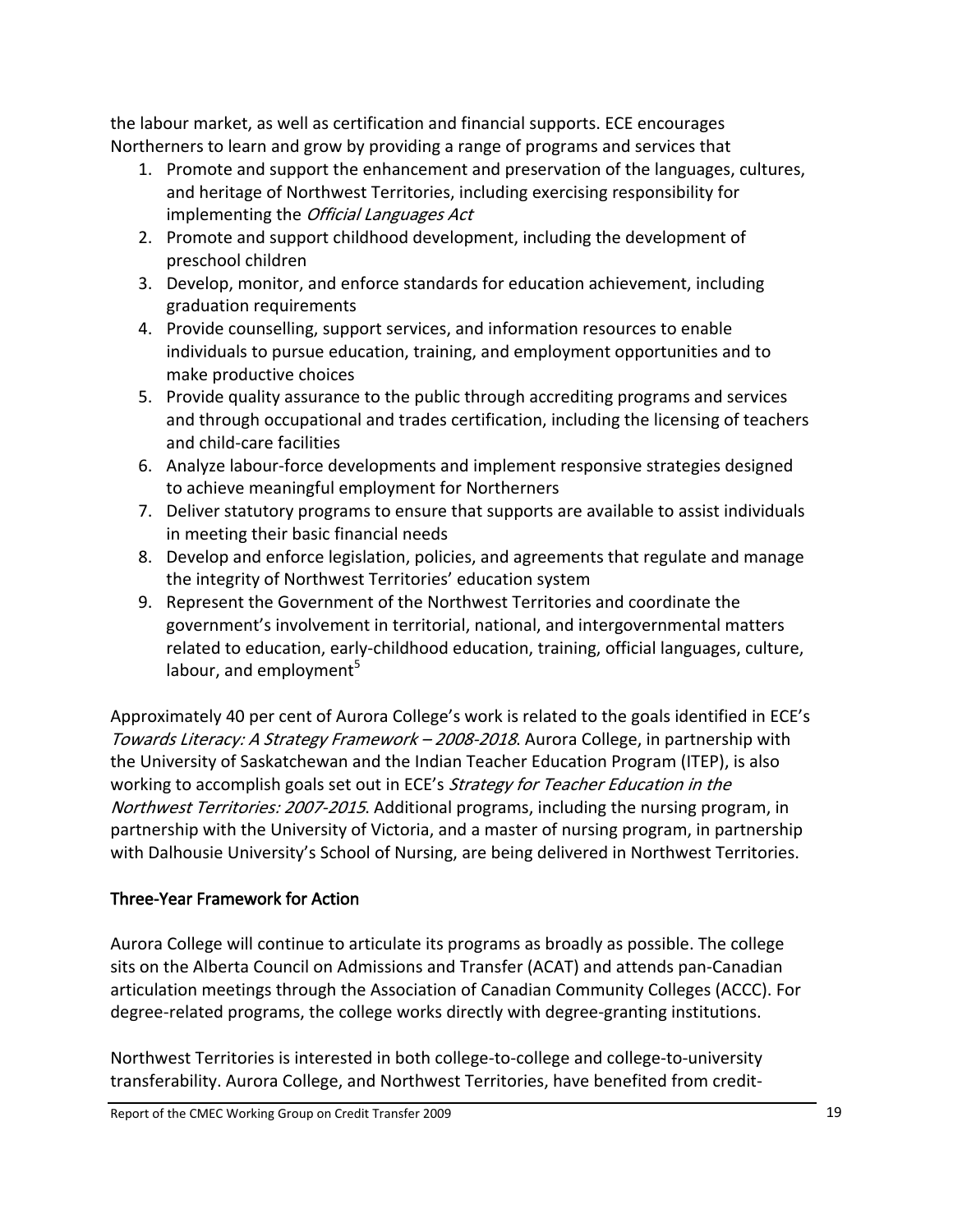transfer arrangements, reviewed on an ongoing basis, with other jurisdictions and organizations. Students applying for credit transfer are advised to use the Alberta Transfer Guide, which lists all the courses and program‐transfer agreements between postsecondary institutions in Alberta, Northwest Territories, and Nunavut.

Listed below are the institutions and organizations with which Aurora College currently has transfer agreements. Some courses in the listed programs may not be transferable under existing agreements.<sup>6</sup>

| <b>College Program</b>                | <b>Transferable Institution</b>                                                                                                                                                                                                                                                                                                                                                                                                                                                                                                                                                        |  |  |
|---------------------------------------|----------------------------------------------------------------------------------------------------------------------------------------------------------------------------------------------------------------------------------------------------------------------------------------------------------------------------------------------------------------------------------------------------------------------------------------------------------------------------------------------------------------------------------------------------------------------------------------|--|--|
| Certificate in Adult Education        | University of Alberta<br>$\bullet$                                                                                                                                                                                                                                                                                                                                                                                                                                                                                                                                                     |  |  |
|                                       | University of New Brunswick<br>$\bullet$                                                                                                                                                                                                                                                                                                                                                                                                                                                                                                                                               |  |  |
| Natural Resources Technology Programs | North American Wildlife Technology<br>$\bullet$<br><b>Association (Thebacha Campus</b><br>programs only)<br>Society of American Foresters, Forest<br>$\bullet$<br><b>Technology Program</b><br>University of Northern British<br>$\bullet$<br>Columbia<br>University of Alberta<br>$\bullet$<br>University of Lethbridge<br>$\bullet$<br>Lethbridge Community College<br>$\bullet$                                                                                                                                                                                                     |  |  |
| <b>Management Studies</b>             | Athabasca University<br>$\bullet$<br><b>Trent University</b><br><b>Certified General Accountants (CGA)</b><br><b>Association of Canada</b><br><b>Purchasing Management Association</b><br>of Canada (PMAC)<br>Institute of Canadian Bankers (ICB)<br>$\bullet$<br>University of Alberta<br>$\bullet$<br><b>University of Calgary</b><br>$\bullet$<br>University of Lethbridge<br><b>Community Economic Development</b><br>$\bullet$<br>(CED) stream of the Management<br>Studies Diploma accredited by the<br>Council for the Advancement of<br>Native Development Officers<br>(CANDO) |  |  |
| Social Work Programs                  | University of Regina<br>$\bullet$                                                                                                                                                                                                                                                                                                                                                                                                                                                                                                                                                      |  |  |
| <b>Bachelor of Education</b>          | University of Saskatchewan<br>$\bullet$                                                                                                                                                                                                                                                                                                                                                                                                                                                                                                                                                |  |  |
| Bachelor of Science in Nursing        | University of Victoria<br>$\bullet$                                                                                                                                                                                                                                                                                                                                                                                                                                                                                                                                                    |  |  |
| <b>Master of Nursing</b>              | <b>Dalhousie University</b><br>$\bullet$                                                                                                                                                                                                                                                                                                                                                                                                                                                                                                                                               |  |  |

Report of the CMEC Working Group on Credit Transfer 2009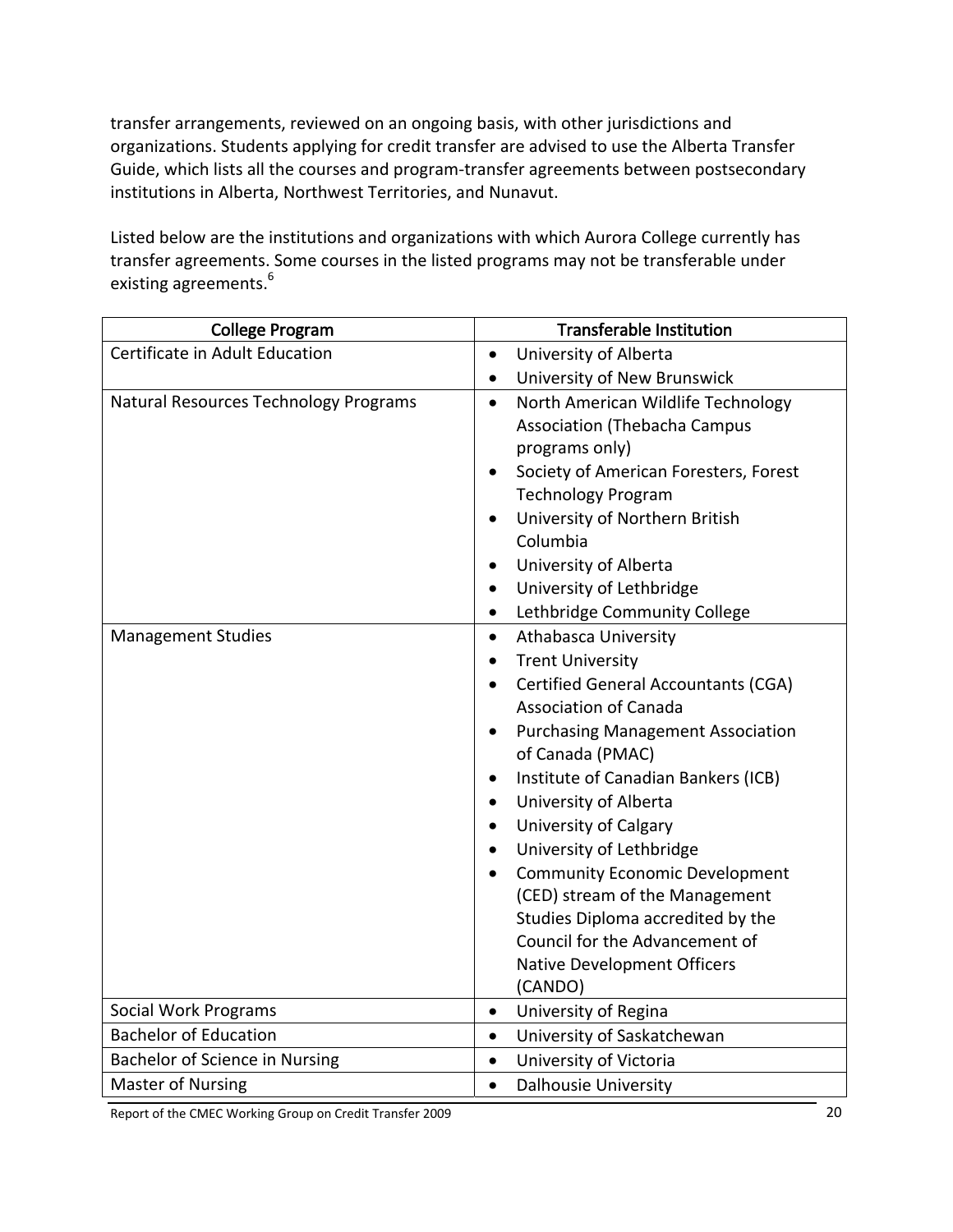<span id="page-24-0"></span>

| Most Programs | • Nunavut Arctic College |
|---------------|--------------------------|
|               |                          |

Note: The Vice‐President, Academic, is the contact for current program‐transfer agreements between Aurora College and other institutions.

#### Priority Action Areas

Because there is only one postsecondary institution in Northwest Territories, Aurora College, the college's priority is to ensure that its students are able to transfer to other postsecondary institutions without difficulty. The college has an ongoing process of working on articulation agreements. As compared with larger jurisdictions, this is important to note. The populations of both Northwest Territories and of Aurora College make it challenging to provide the range of programming that is possible in larger jurisdictions; therefore, partnerships and transfer agreements are essential.

#### Research

The Aurora Research Institute (ARI) undertook a wide variety of projects and research activities in 2007–2008. By location, these included:

| <b>Head Office</b><br><b>Inuvik Research Centre</b> | <b>South Slave</b>        |                        |
|-----------------------------------------------------|---------------------------|------------------------|
|                                                     |                           | <b>Research Centre</b> |
| • ACUNS Board                                       | • Alternate Energy        | • ARC GIS Training     |
| Membership                                          | Technologies – Energy     | • ARI Internet &       |
| • ACCC NRAP National                                | Conversion                | Web site               |
| Committee                                           | • Alternate Energy        | Upgrades               |
| • Arctic Integrated                                 | Technologies - Fuel Cells | • Aurora College       |
| <b>Resource Management</b>                          | • Alternate Energy        | <b>Student Portal</b>  |
| • Aurora College and ARI                            | Technologies - Wind Power | System                 |
| On-line Forum                                       | Assessment                | • Cosmic Ray           |
| • C-CIARN Coastal Zone                              | • Alternate Energy        | Monitoring             |
| Research Network                                    | Technologies - River      | Project - Bartol       |
| • Development of Aurora                             | <b>Turbines</b>           | Research Institute     |
| College Strategic Plan                              | • ARI Internet & Web site | • Digital Repository   |
| • Development of                                    | <b>Upgrades</b>           | Utilizing a Linux      |
| Interactive Display on                              | • Beaufort Community Ice  | Server Cluster         |
| <b>NWT Research</b>                                 | Monitoring                | $(CA*NET4)$            |
| • DFO Ocean Management                              | • Class Tours             | • ENR Forest Web       |
| <b>Research Network</b>                             |                           | site                   |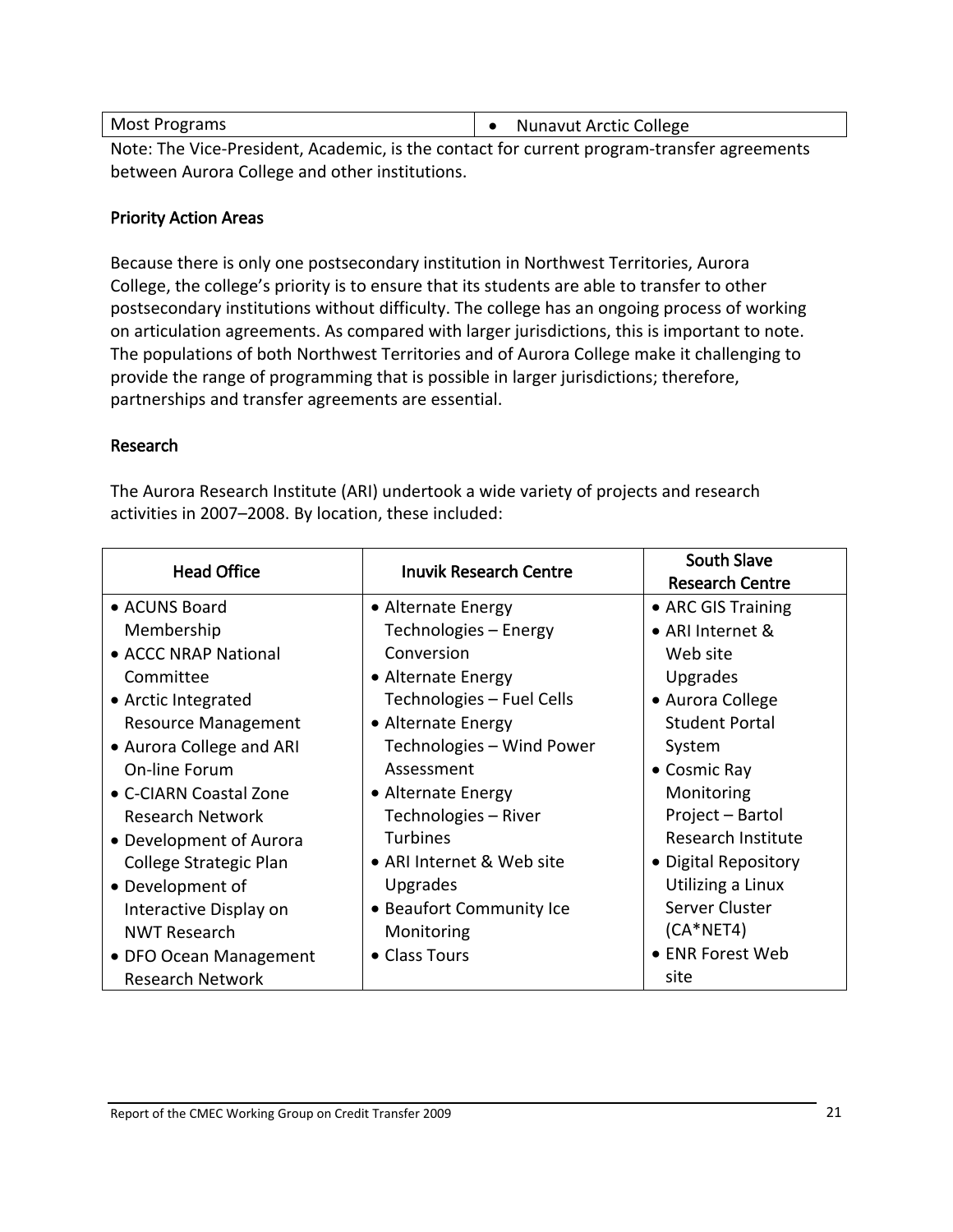| <b>Head Office</b>            | <b>Inuvik Research Centre</b> | <b>South Slave</b>     |
|-------------------------------|-------------------------------|------------------------|
|                               |                               | <b>Research Centre</b> |
| • EKONORTH Project            | • Commercialization of Wind   | · GIS/GPS Course -     |
| • Gas Hydrates Program        | <b>Energy Meeting 2007</b>    | Continuing             |
| • Insect Collection Program   | Planning                      | Education              |
| • International Polar Year    | • Cosmic Ray Monitoring       | • Interactive          |
| Northern Node                 | Project - Bartol Research     | Research Display       |
| • Inuvialuit Ethnobotany      | Institute                     | • Internship           |
| • James M. Harrison           | • Data Monitoring - Snow      | Program                |
| <b>Bursary</b>                | surveys, permafrost, tree     | • Mackenzie River      |
| • Natural Dyes Research       | litter                        | <b>Basin Maps</b>      |
| • Northern Research           | • Facilities Retrofit         | Project                |
| Agenda Survey (includes       | • GSC Oceanography Project    | • Northern             |
| on-line)                      | • Internship Program          | Research Agenda        |
| • Northern Resource           | • Library Informatics         | • Northern             |
| Directory                     | Development                   | Research Agenda        |
| • Northern Scientific         | · Mackenzie Delta Water       | Survey (includes       |
| <b>Training Program</b>       | <b>Quality Monitoring</b>     | on-line)               |
| • NWT Environmental           | • Pipeline                    | • Promo Science        |
| <b>Contaminants Committee</b> | Reclamation/Revegetation      | • Researcher           |
| (NWTECC)                      | • Regional Management         | Support (on-line       |
| • NWT Scientific Research     | Committee                     | facility/equipment     |
| Licenses On-line              | • Research Centre Tours       | request form)          |
| • PSCP Advisory Committee     | • Researcher/Instructor       | · School Science       |
| • Portal to On-line           | <b>Logistical Support</b>     | Support                |
| Licensing Application for     | • Researcher Support (on-line | • Social Agenda        |
| Research (POLAR)              | facility/equipment request    | Virtual Library        |
| • Promo Science               | form)                         | • Social Economy -     |
| · Qiviuq Collection           | • School Science Support      | Northern Node          |
| • Research Compendiums        | • Science Fair Support        | Program                |
| • Research Licensing          | • Scientists in the Schools   | • Solar Wall           |
| Program                       | • Social Economy - Northern   | • Summer Student       |
| • Scientific Research         | Node Program                  | Program                |
| <b>Centres of Excellence</b>  | • Summer Student Program      |                        |
| Program                       | • Themis Mission/Solar Wind   |                        |
|                               | Energy                        |                        |

In addition, ARI's director is a national representative on several committees.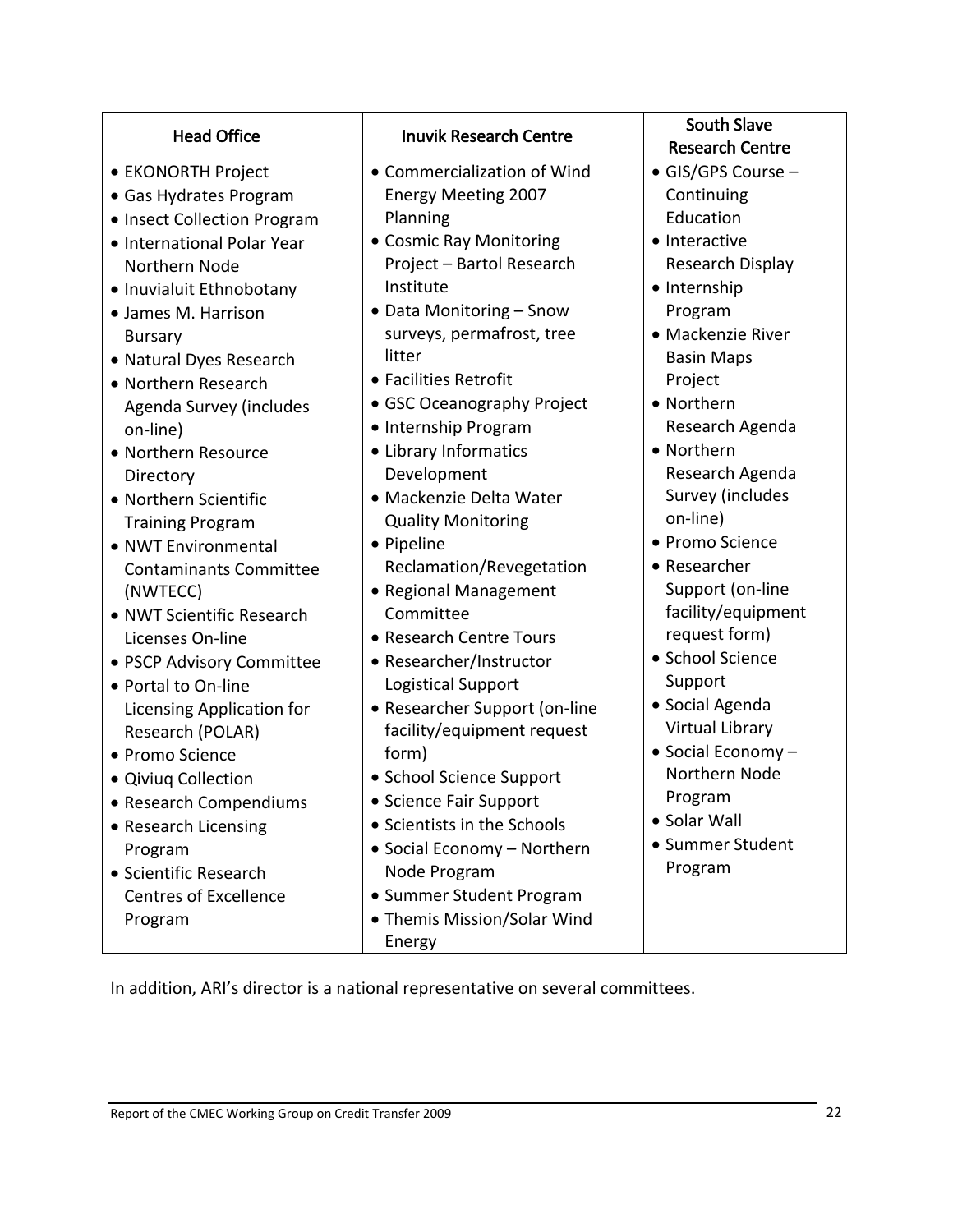#### <span id="page-26-0"></span>Working Group

The Government of Northwest Territories supports efforts by CMEC, the provinces and territories, and postsecondary institutions to enhance credit transfer within and among jurisdictions. A national credit‐transfer system would benefit all concerned. The territorial jurisdictions would stand to benefit from a CMEC‐sponsored pan‐Canadian protocol on college‐university transferability. Northwest Territories would benefit from continuing efforts by CMEC to undertake further research into the effectiveness and fairness of current systems of credit‐transfer recognition.

\_\_\_\_\_\_\_\_\_\_\_\_\_\_\_\_\_\_\_\_\_\_\_\_\_\_  $1$  Education, Culture and Employment. GNWT. Building on Our Success Strategic Plan 2005–2015

<sup>&</sup>lt;sup>2</sup> GNWT, Bureau of Statistics, Quarterly NWT Population Estimate, 2008

<sup>&</sup>lt;sup>3</sup> Aurora College. *Strong Foundations – New Horizons: Continuity and Change at Aurora College 2006–2015*<br><sup>4</sup> Education, Culture and Employment. GNWT. *Building on Our Success Strategic Plan 2005–2015* 

 $<sup>5</sup>$  Education, Culture and Employment. GNWT. Building on Our Success Strategic Plan 2005–2015</sup>

<sup>6</sup> 2008‐2009 Aurora College Calendar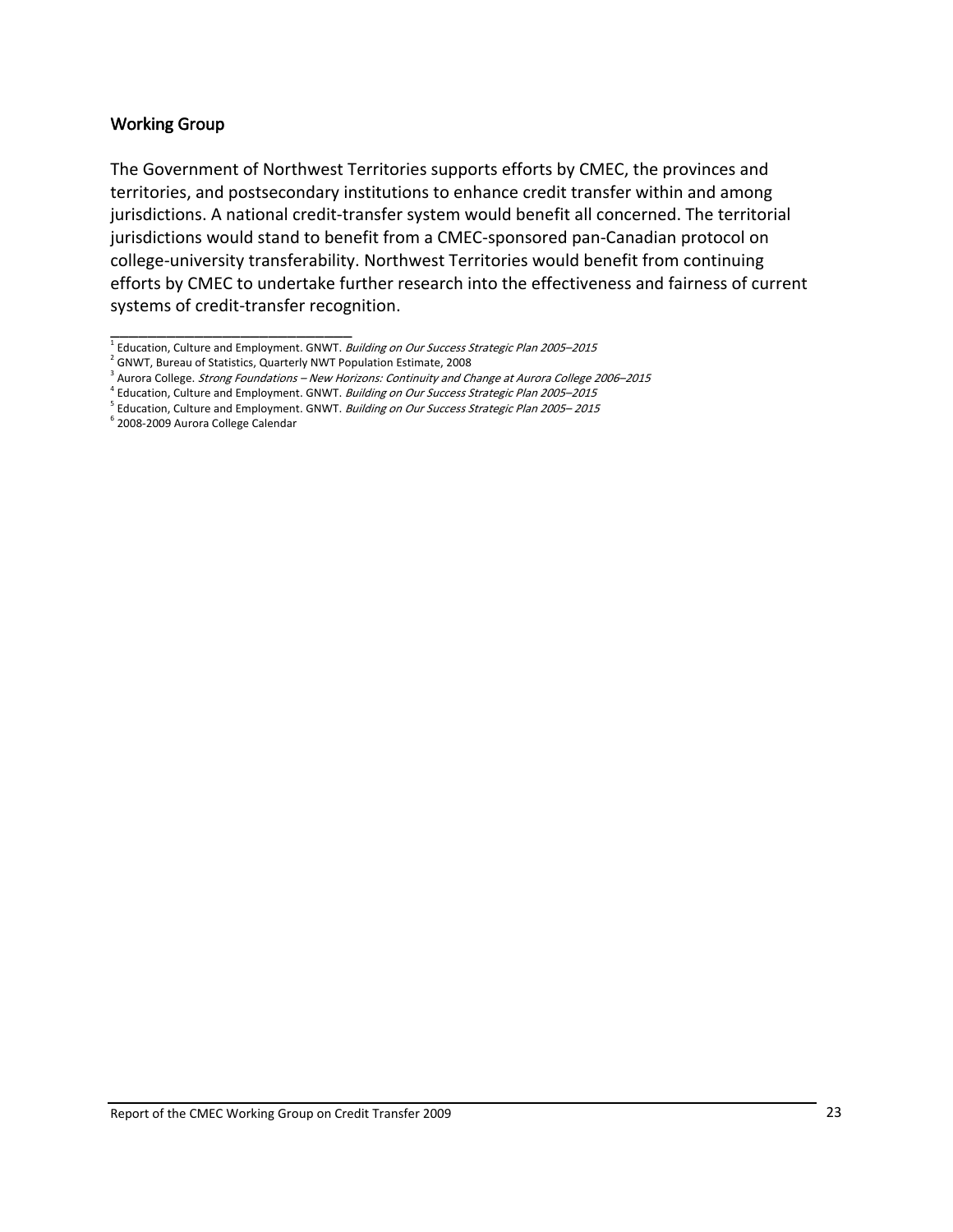#### Nova Scotia

#### <span id="page-27-0"></span>Communication of Ministerial Principles

Public postsecondary institutions in the jurisdiction are aware of the Ministerial Statement on Credit Transfer in Canada.

#### Adoption of Ministerial Principles

The Ministerial Statement on Credit Transfer in Canada has been reviewed, and Nova Scotia supports the adoption of the ministerial principles.

#### Three‐Year Framework for Action

All Nova Scotian universities and the Nova Scotia Community College continue to increase the number of institutions recognized (both colleges and universities) and the number of credit equivalencies recognized and accepted. Some institutions have, and others are moving toward, an on-line equivalency list for prospective students to review. Some institutions are developing articulation agreements with colleges in order to promote the credits offered for graduates of diploma programs of such institutions. The Nova Scotia Community College continues to follow the Guide to Block Transfer Agreements prepared by the Atlantic Provinces Community College Consortium. The province supports any actions to increase credit‐transfer arrangements/agreements between the university and the community-college systems, and among institutions in this province and in other jurisdictions.

#### Priority Action Areas

The New Brunswick‐Nova Scotia Partnership Agreement on Regulation and the Economy (PARE), signed by the Premiers of New Brunswick and Nova Scotia in February 2009, recognizes the complete transferability of community‐college and university credits as an initiative to promote in the two provinces. This agreement may expand to include partnerships with Prince Edward Island and Newfoundland and Labrador. Credit‐transfer arrangements and articulated programs are expanding within the system and in the Maritime/Atlantic region. Opportunities for further initiatives continue to be explored.

#### Working Group

Nova Scotia supports the continuation of the CMEC Working Group on Credit Transfer.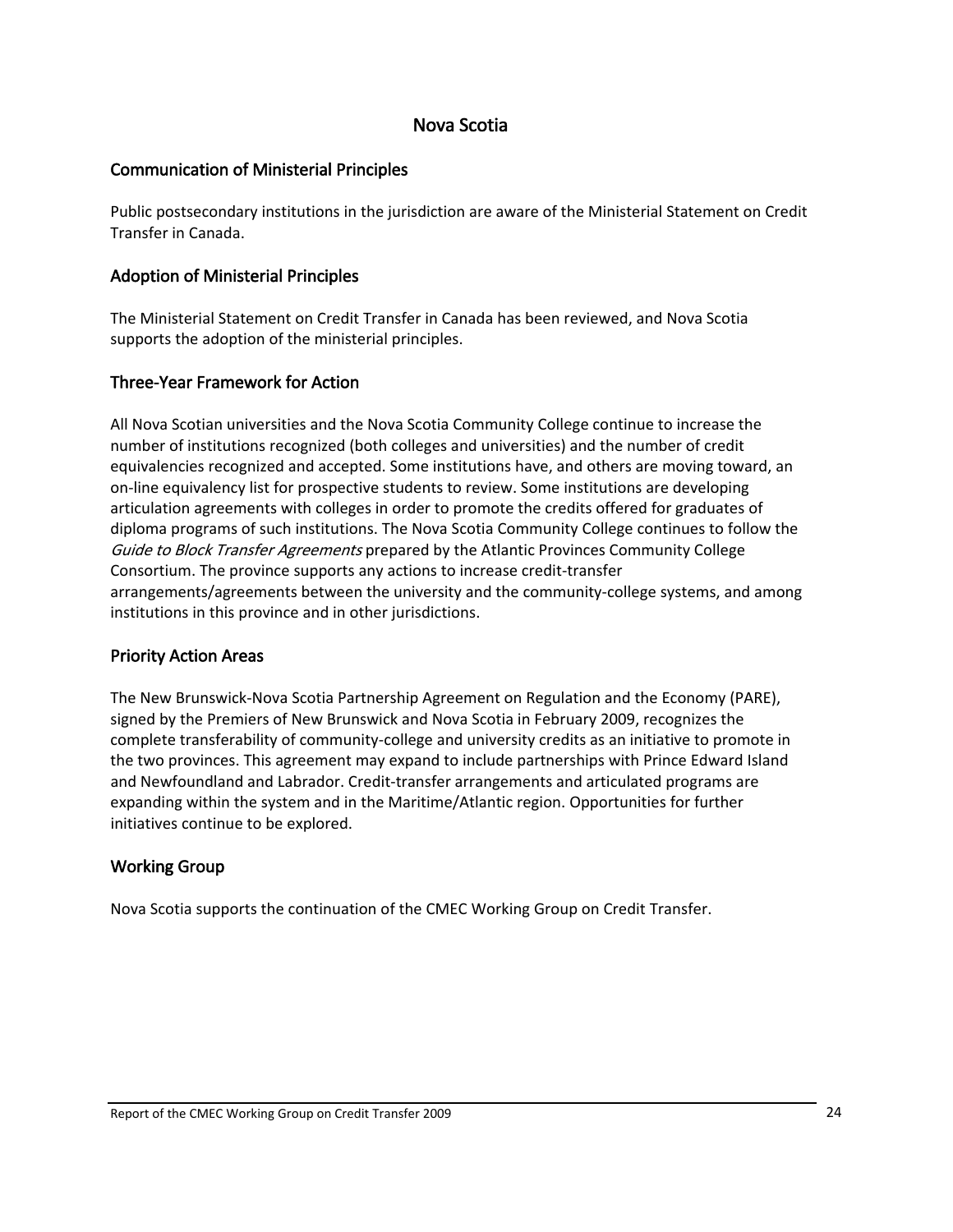#### Nunavut

#### <span id="page-28-0"></span>Communication of Ministerial Principles

Nunavut is implementing its Adult Learning Strategy, which was tabled in the legislature in November 2006 and jointly released with Nunavut Tunngavik Incorporated. The strategy contains principles and recommendations that focus on quality assurance and credit transfer. As part of the work, we are paying attention to ensure that Nunavut's strategies are consistent with the principles of CMEC. At this time, Nunavut does not have a credit‐ transfer agency, although terms of reference have been prepared for a territorial coordinating body that will consider, among other issues, credit transfer.

## Adoption of Ministerial Principles

Nunavut, in its Adult Learning Strategy, has adopted the basic Inuit societal values of Inuit Qaujimajatuqangit, as well as basic tenets arising from the ministerial principles; however, as there is no credit‐transfer agency, the principles have not been completely adopted in Nunavut. Furthermore, certain objectives are foundational to the Adult Learning Strategy and the development of a credit‐transfer approach. These objectives include: promoting greater cooperation and collaboration among agencies involved in education and training in Nunavut (e.g., developing partnerships that are consistent with the goals established for Nunavut's development) and fostering and promoting the active involvement of Inuit in developing Nunavut's economy.

## Three‐Year Framework for Action

Nunavut has identified many issues associated with the Adult Learning Strategy. Strategies proposed to deal with those issues include developing a Nunavut program for prior learning assessment and recognition (PLAR), including a system of credit recognition and transfer, and introducing a mature high‐school‐graduation diploma, which would become the benchmark for entry into postsecondary and adult programs. This work is being undertaken within the general framework of the Adult Learning Strategy.

## Priority Action Areas

Along with the items listed under the Three‐Year Framework for Action above, Nunavut is reviewing the *Public Colleges Act*, and has passed a new *Education Act*. Nunavut is also focusing on building a strong network and process to build quality assurance and support credit transfer. Nunavut is also involved in credit transfer as it relates to the University of the Arctic, a circumpolar institution involving Canada.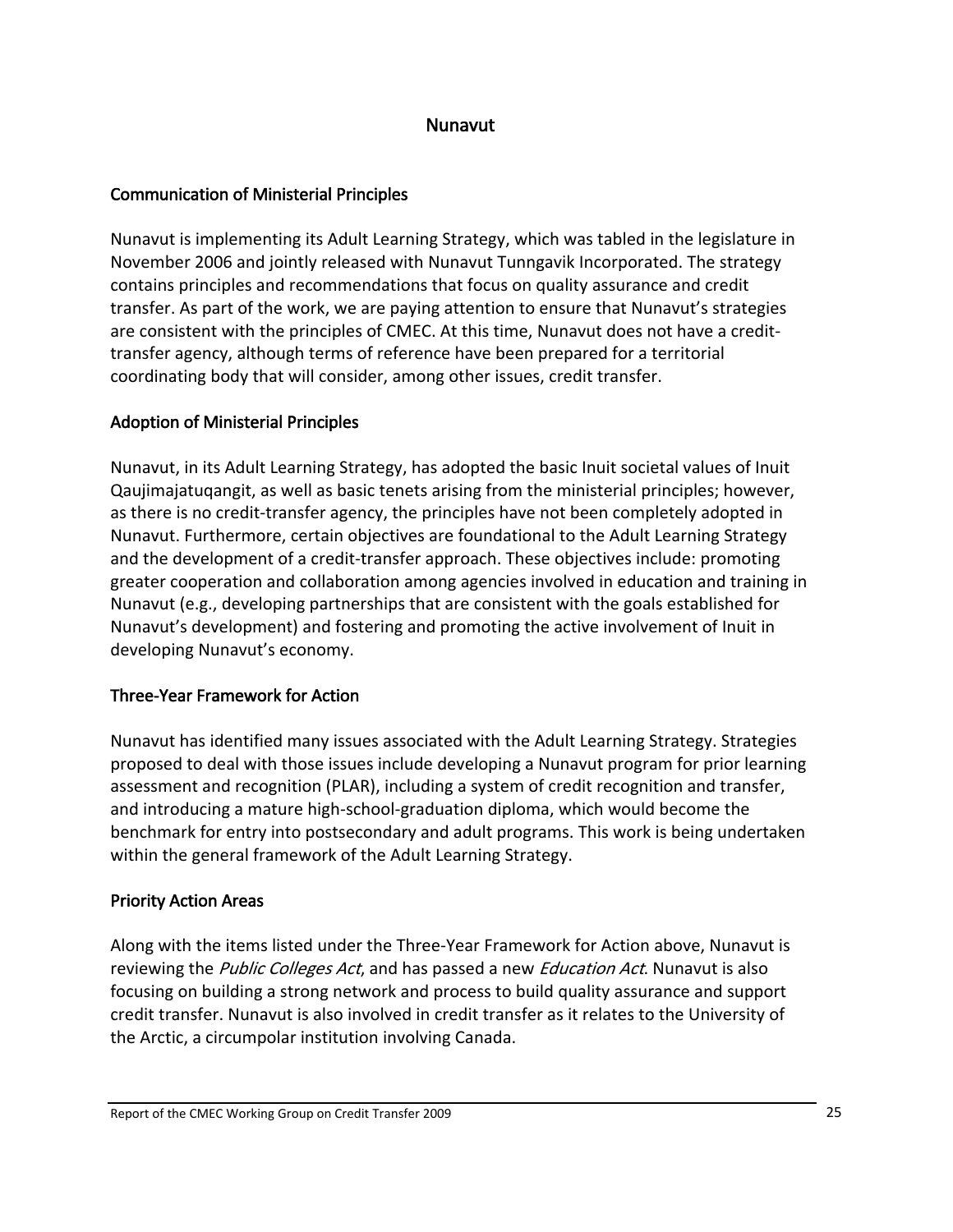#### <span id="page-29-0"></span>Research

Nunavut supports the research agenda for the working group, especially as we look toward developing our credit‐transfer agency/mechanism.

#### Working Group

Nunavut supports the need for the CMEC Working Group on Credit Transfer. A senior staff for adult learning will be identified as the working group member. Nunavut is working toward an integrated system that supports credit recognition and transfer.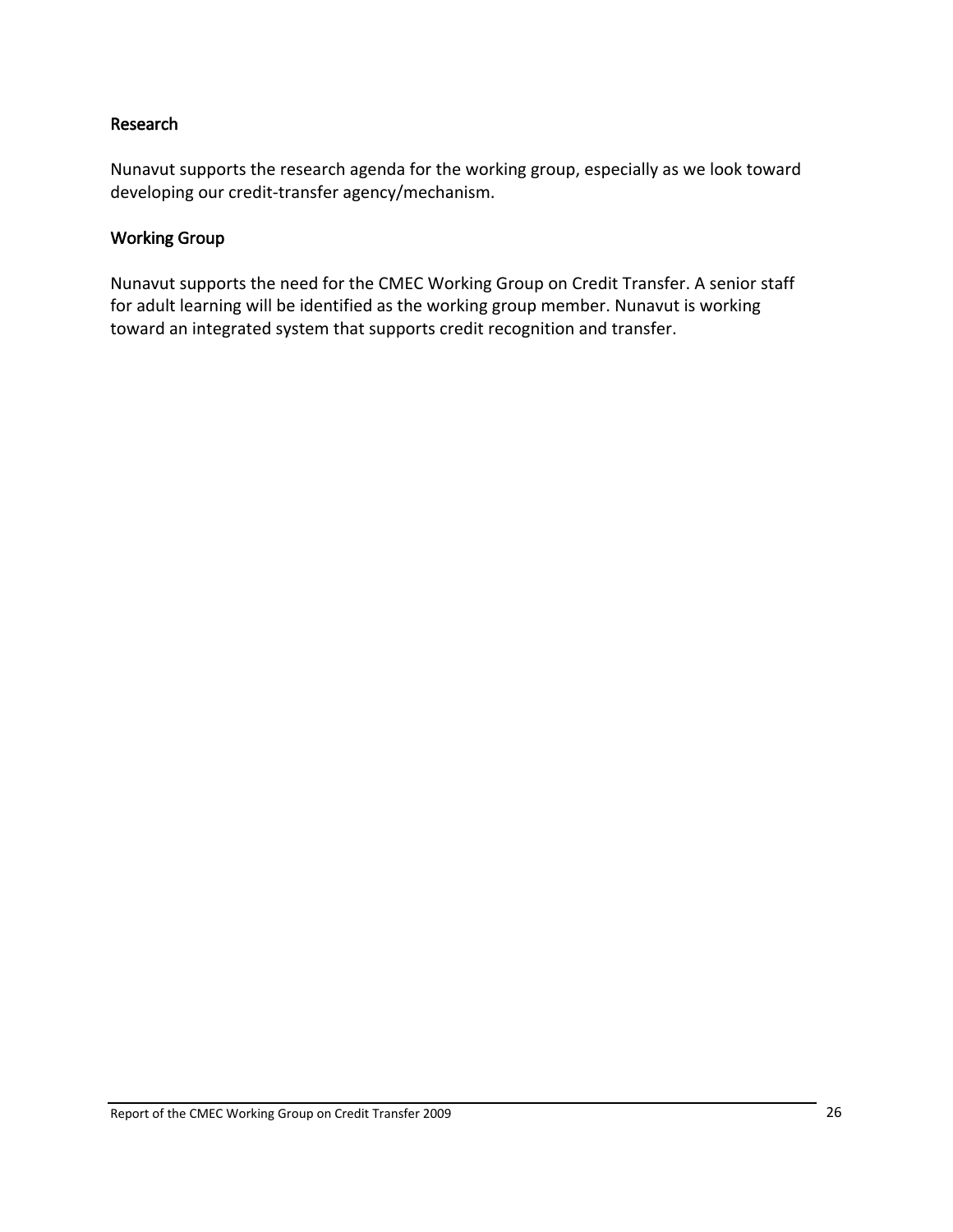#### Ontario

### <span id="page-30-0"></span>Communication of Ministerial Principles

Following ministers' endorsement of the Ministerial Statement on Credit Transfer in Canada in October 2002, the Deputy Minister of Training, Colleges and Universities distributed the principles to executive heads and presidents of all provincially assisted colleges and universities in Ontario. The ministry will also circulate the revised ministerial statement to institutions once it is approved.

## Adoption of Ministerial Principles

In his communication to postsecondary institutions in October 2002, the deputy minister asked that the statement be circulated widely within each postsecondary educational institution. Adaptation of the ministerial principles to an Ontario‐focused set of principles may be part of new work currently being initiated within the postsecondary system.

## Three‐Year Framework for Action

Over the past several years, the ministry has been engaged with the college and university sectors in a consultation and strategy-development process to establish a plan to promote increased credit transfer and collaboration. The ministry has received government direction to proceed with the design and implementation of a "made in Ontario" credit system. The ministry has established a steering committee with representation from the Council of Ontario Universities, Colleges Ontario, and Ontario's three postsecondary student associations. The steering committee is expected to make its recommendations in summer 2009.

## Priority Action Areas

The steering committee will focus on the structure, roles and responsibilities, accountability requirements, and expected outcomes for Ontario's credit‐transfer system.

In 2007, the College University Consortium Council (CUCC) allocated \$2 million to 12 innovative projects involving 31 individual colleges and universities in a wide range of program areas. Based on the findings of these projects and future directions in Ontario, the remaining \$1 million will be allocated to additional projects.

CUCC has also made recommendations for the improvement of the Ontario College-University Transfer Guide (OCUTG) to ensure that learners have as much up-to-date and accurate information about collaborative and transfer opportunities as possible.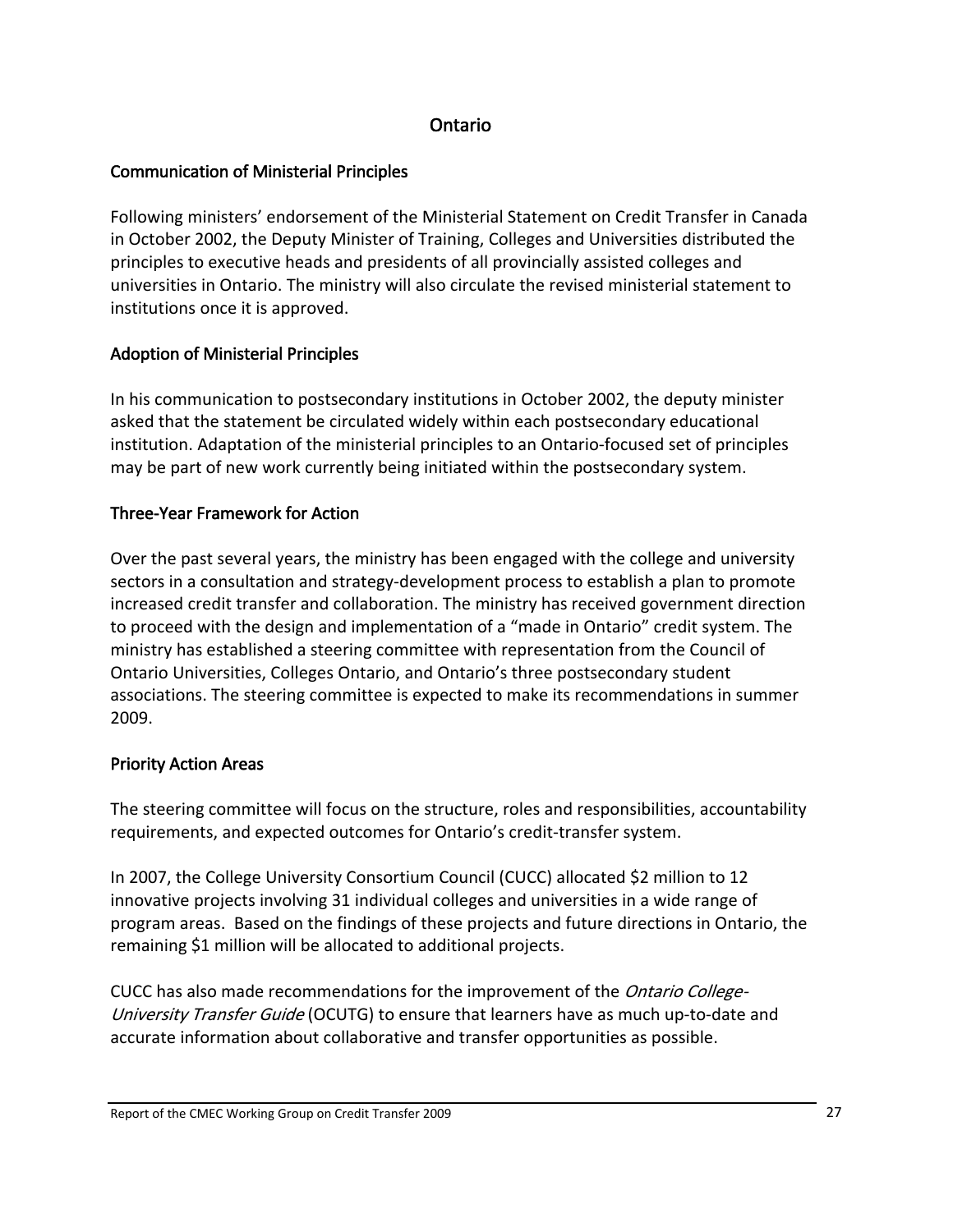#### <span id="page-31-0"></span>Research

In February 2009, the Higher Education Quality Council of Ontario (HEQCO) released a report entitled "Degrees of Opportunity: Broadening Student Access by Increasing Institutional Differentiation in Ontario Higher Education"

([http://www.heqco.ca/SiteCollectionDocuments/Degrees%20of%20Opportunity.pdf\)](http://www.heqco.ca/SiteCollectionDocuments/Degrees%20of%20Opportunity.pdf). The report examines various options to expand degree‐granting opportunities in Ontario, including a discussion of options designed to facilitate inter‐institutional transfer.

HEQCO also released a report entitled "Making College‐University Cooperation Work: Ontario in a National and International Context"

([http://www.heqco.ca/SiteCollectionDocuments/Making%20College](http://www.heqco.ca/SiteCollectionDocuments/Making%20College-University%20Cooperation%20Work.pdf)‐ [University%20Cooperation%20Work.pdf](http://www.heqco.ca/SiteCollectionDocuments/Making%20College-University%20Cooperation%20Work.pdf)). The report examines the conditions that support successful institutional cooperation, the level of success of college-university partnerships in Ontario to date, and how the results of Ontario's approach to college‐university relationships differ from those of jurisdictions with a system-wide approach to promoting student transfer.

#### Working Group

Ontario continues to fully participate on the CMEC Working Group on Credit Transfer and the Pan‐Canadian Consortium for Admissions and Transfer (PCCAT).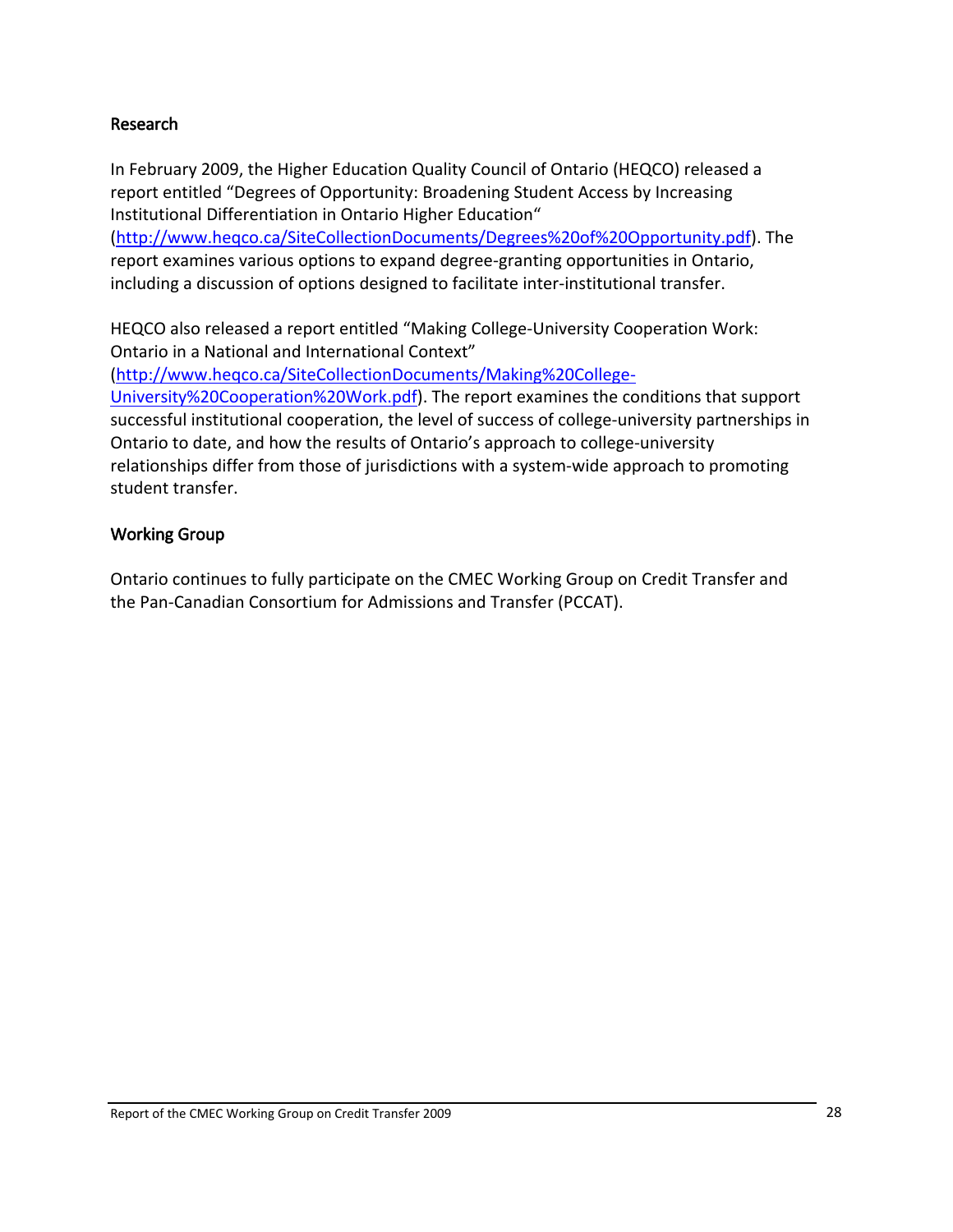### Prince Edward Island

#### <span id="page-32-0"></span>Communication of Ministerial Principles

The ministerial principles have been distributed to the University of Prince Edward Island (UPEI) and Holland College.

#### Adoption of Ministerial Principles

Both provincial postsecondary institutions are aware of the principles and agree with the intent.

#### Three‐Year Framework for Action

We have ongoing meetings as a provincial working group to ensure that the institutions continue to develop processes and procedures to enhance the service between the University of Prince Edward Island, Holland College, and institutions across Canada and internationally.

#### Priority Action Areas

Holland College and UPEI are working together to develop a credit‐transfer guide to assist current and prospective students and institution staff in determining credit transfer. This should help provide seamless travel back and forth between the two institutions. Thus far, informal meetings with Holland College instructors have been held to determine which UPEI courses are most requested for credit transfer, and which UPEI courses are most often granted transfer. From this information, course equivalents between the two institutions will be explored. The anticipated publication date of the *UPEI/Holland College Transfer Credit Guide* is summer 2009.

Holland College and UPEI are also working together to update an existing articulation agreement between the Holland College Culinary Program and the UPEI Bachelor of Business in Tourism and Hospitality.

Holland College continues to explore partnerships locally, nationally, and internationally, with articulation agreements and memorandums of understanding for a wide variety of college programs. Currently, there are over 85 agreements in place, including 15 with UPEI.

#### Working Group

Prince Edward Island is represented on the CMEC Working Group on Credit Transfer and is a member of the Pan‐Canadian Consortium on Admissions and Transfer.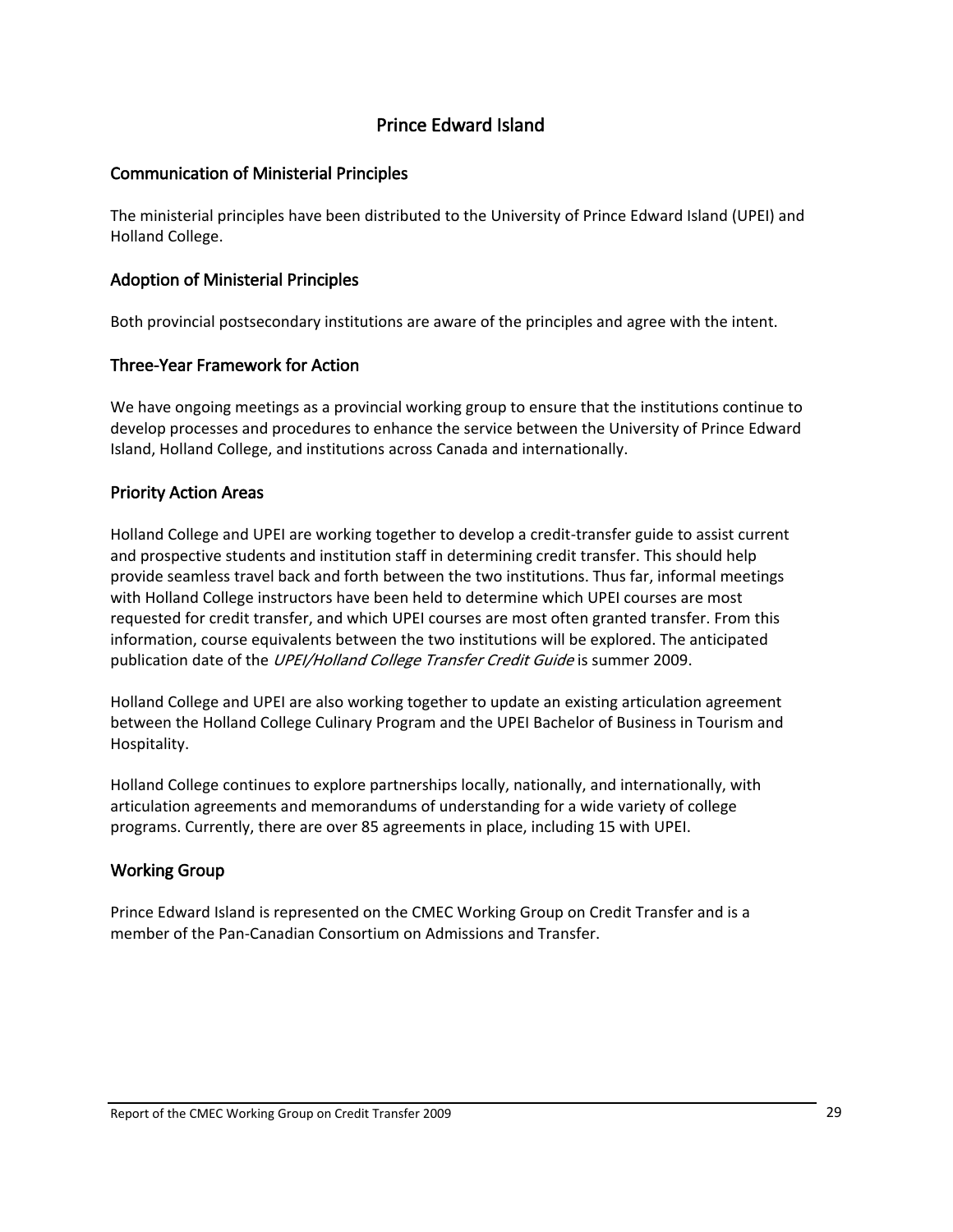#### Quebec

#### <span id="page-33-0"></span>Communication of Ministerial Principles

Universities in Quebec have full jurisdiction over prior learning assessment. This issue is also dealt with by the *Comité de liaison de l'enseignement supérieur* (Postsecondary Education Liaison Committee), which brings together representatives from *cégeps*, universities, and the *Ministère de* l'Éducation, du Loisir et du Sport (Ministry of Education, Recreation and Sport). The ministry has communicated these principles to the members of this committee.

#### Adoption of Ministerial Principles

Section 22 of the *College Education Regulation (General and Vocational Colleges Act)* governs prior learning assessment by *cégeps*. The *Commission d'évaluation de l'enseignement collégial* (College Education Evaluation Committee) ensures that *cégeps* have and apply a prior-learning-assessment policy. Universities follow the Pan‐Canadian Protocol on the Transferability of University Credits and enjoy full autonomy with respect to prior learning assessment.

#### Three‐Year Framework for Action

In May 2002, the *Ministère de l'Éducation, du Loisir et du Sport* released its *Politique d'éducation* des adultes et de formation continue (Adult and Continuing Education Policy), which contains many measures to develop a culture of prior learning assessment for all levels of education. The action plan encourages universities to establish policies for prior learning assessment. The Association canadienne d'éducation des adultes des universités de langue française (Canadian Association for Adult Education in French‐Language Universities) has been given a mandate to report on practices in universities in Quebec.

On April 6 and 7, 2005, the *Ministère de l'Éducation, du Loisir et du Sport* organized the *Colloque* national sur la reconnaissance des acquis et des compétences (National Symposium on Prior Learning Assessment) to facilitate and promote prior learning assessment. The purpose of the symposium was to mobilize key stakeholders to further develop prior learning assessment, to increase awareness of the efforts that are under way, and to give this wide‐scale endeavour a boost.

## Priority Action Areas

Increasingly, cégeps and universities are developing bridges between technical programs and university undergraduate programs. While some universities recognize three credits from a technical program, others recognize up to 36 credits for bachelor's‐degree programs, through the Diploma of Collegial Studies–Bachelor's Degree Program (DEC‐BAC) agreements. In 2007, we reported that 14 universities had agreements with between 1 and 42 colleges for the transfer of between 3 and 36 credits. Since then, the number of agreements between universities and colleges has continued to grow. For example, one university now has about 100 DEC–BAC agreements.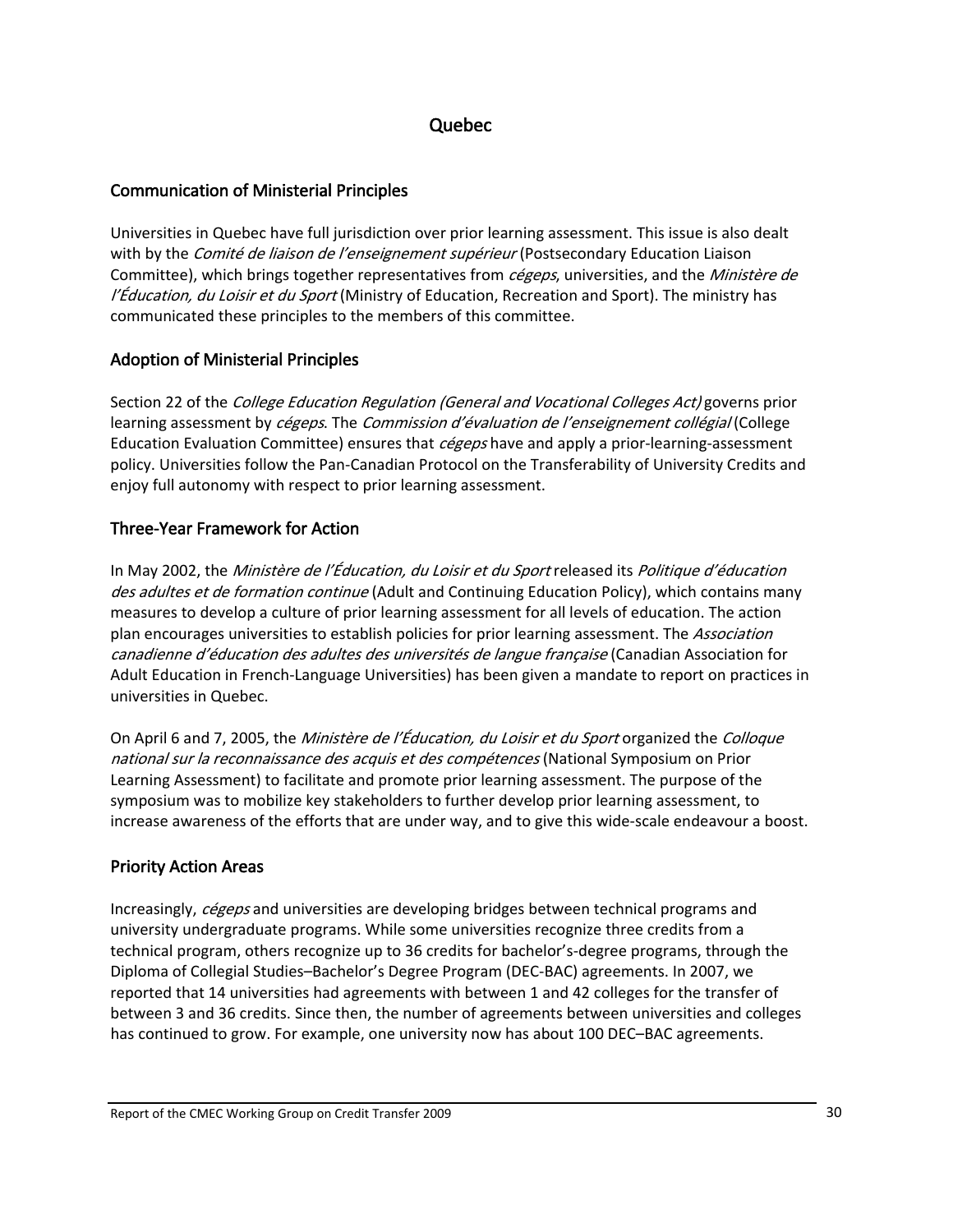<span id="page-34-0"></span>The ministry's strategy to internationalize higher learning has also given a boost to prior learning assessment. For example, the joint doctoral program created in 1996 by France and Quebec enables doctoral students to study for three terms at a foreign university and earn a joint Ph.D. Thus, universities recognize doctoral training received at a foreign institution. This type of agreement is being expanded and will include universities in other countries, such as Germany, Belgium, and Switzerland. The ministry's short-stay grant program (\$10 M) enables students to pursue accredited training in their program of study at foreign universities. This requires Quebec universities to recognize credits issued by other institutions.

#### Working Group

The Ministère de l'Éducation, du Loisir et du Sport questions the advisability of extending the mandate of the CMEC Working Group on Credit Transfer.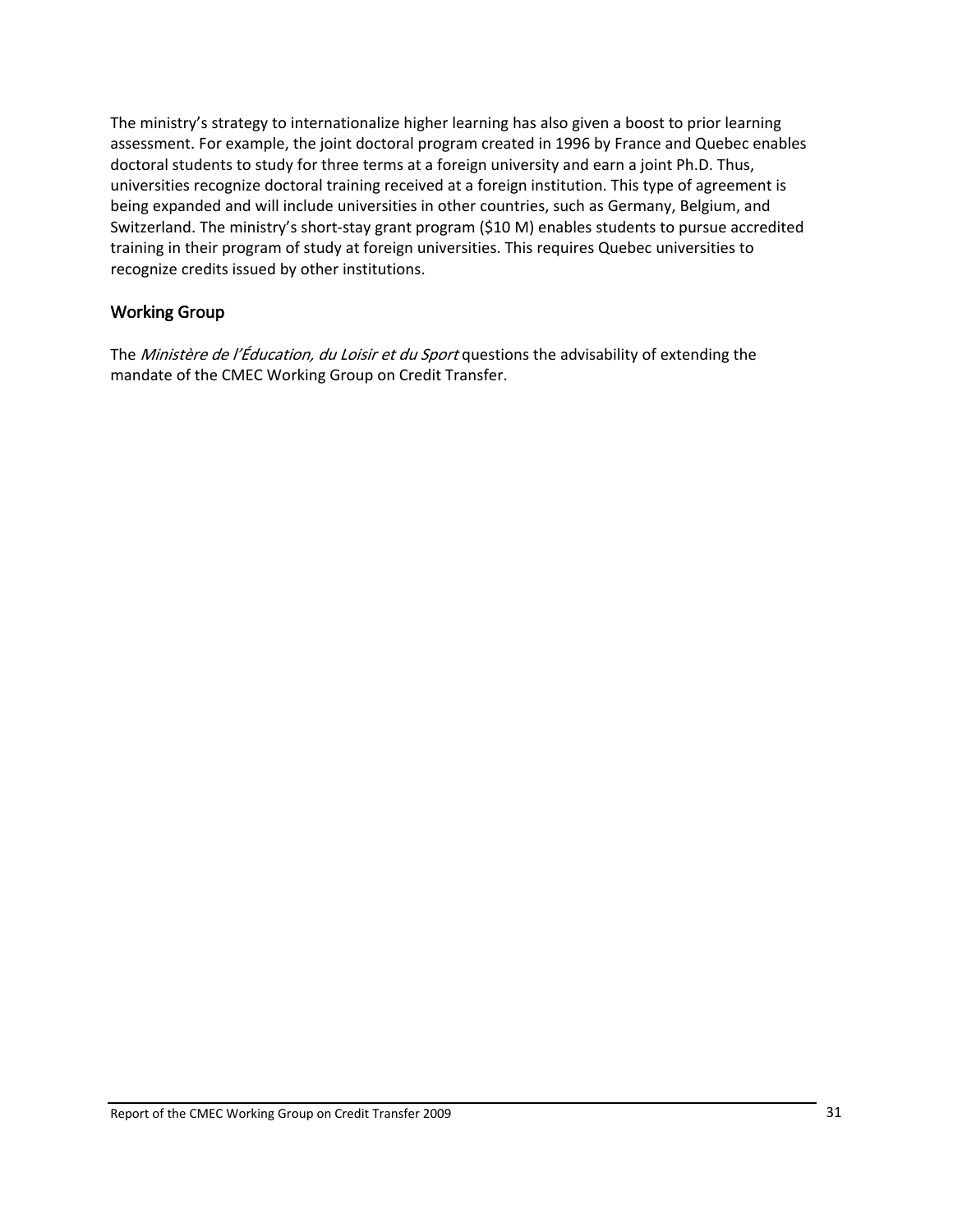### Saskatchewan

### <span id="page-35-0"></span>Communication of Ministerial Principles

The Saskatchewan Council for Admissions and Transfer (SaskCAT) was created in fall 2004. The council's mission, guiding principles, and goals were established and approved by the Campus Saskatchewan Management Board, a partnership of the province's postsecondary education institutions, in May 2005. The council's initial focus was to complete the SaskCAT Web site (www.saskcat.ca) and the on-line *Transfer Credit Guide* in January 2006. Materials promoting the guide and the work of SaskCAT have been developed and distributed to institutions and the public. SaskCAT, which consists of institution officials responsible for credit transfer, meets regularly to further the work of the council. Recent efforts have focused on building a "culture of transfer" in the province through the establishment of articulation committees and the development of new articulation agreements. To date, seven articulation committees have been established.

### Adoption of Ministerial Principles

The guiding principles governing SaskCAT's work are consistent with CMEC principles:

- SaskCAT will build a culture of transfer in which the practice will be to find reasons to grant rather than to deny transfer of credit, and to provide access to institutions and programs.
- SaskCAT recognizes that while learning experiences are diverse, learning outcomes may be equivalent in terms of content and standards. Therefore, students should not be required to repeat previous learning.
- SaskCAT will operate with integrity, transparency, and consistency in order to instill confidence in the credit‐transfer system.
- SaskCAT will provide easy access to accurate, clear, and timely information on credit transfer and processes.
- Members of SaskCAT are representatives from, and not of, their home institutions or organizations, and will work in the interest of the admissions and transfer system.
- SaskCAT recognizes that individual institutions retain the right to determine program and admission requirements.

## Three‐Year Framework for Action

The primary focus for SaskCAT is to continue to increase the number of articulation committees, and to work with those committees and member institutions to develop new articulation agreements. Building awareness among institution faculty and administrators is key to making progress in this area.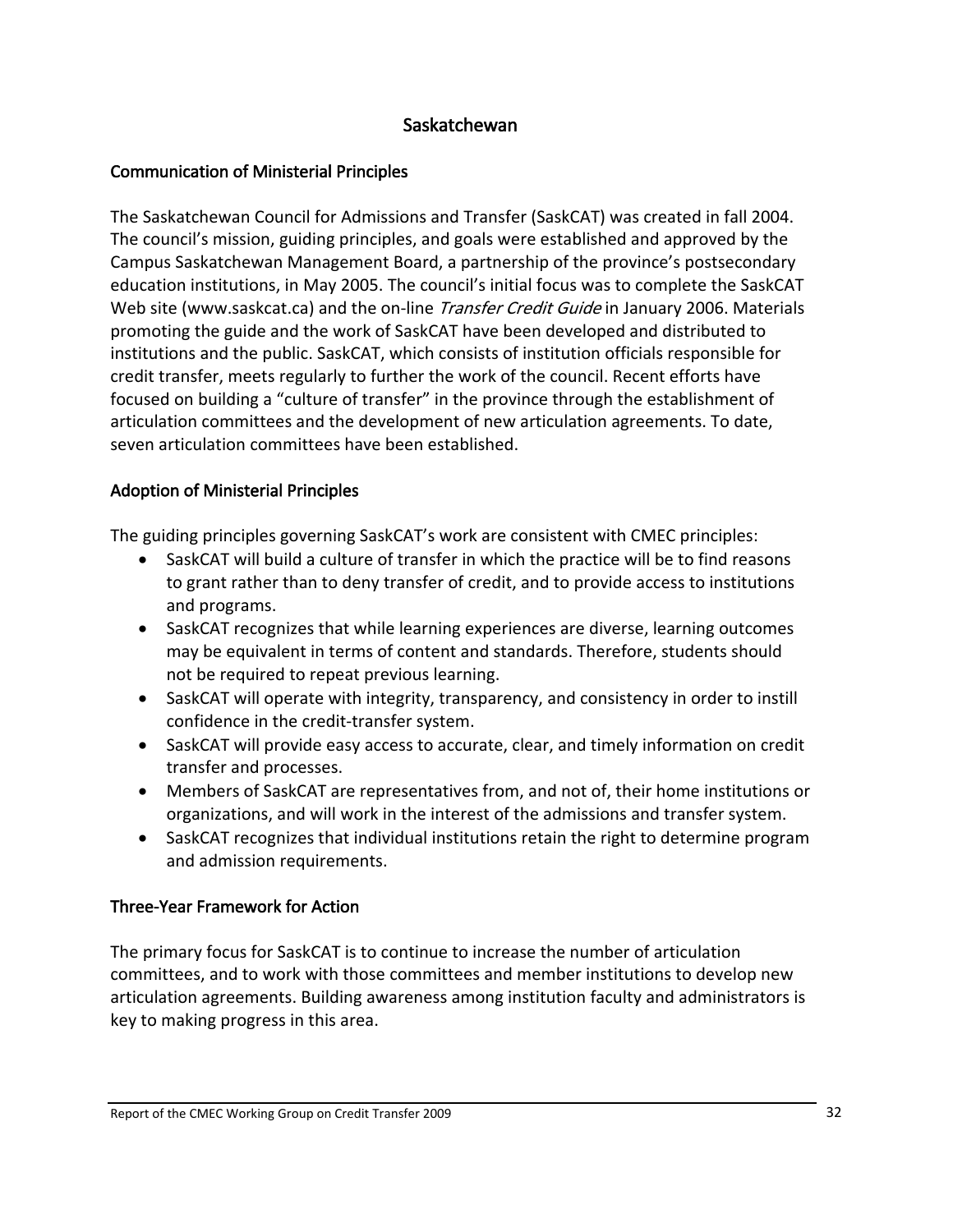#### <span id="page-36-0"></span>Priority Action Areas

Along with articulation of courses and programs, SaskCAT continues to participate in interprovincial initiatives, including the Pan‐Canadian Consortium on Admissions and Transfer (PCCAT) and a new tri‐council project with the British Columbia Council on Admissions and Transfer (BCCAT) and the Alberta Council on Admissions and Transfer (ACAT).

#### Research

Through PCCAT, SaskCAT is participating in the planning for an interprovincial research project on interprovincial student flow. It is hoped that one of Saskatchewan's universities will participate in the study, with financial support from SaskCAT.

#### Working Group

Saskatchewan supports the continuation of the CMEC Working Group on Credit Transfer. Representatives are participating on the working group's subcommittee to look at possible updates to ministerial statements and strategies to reinforce the provinces' commitments.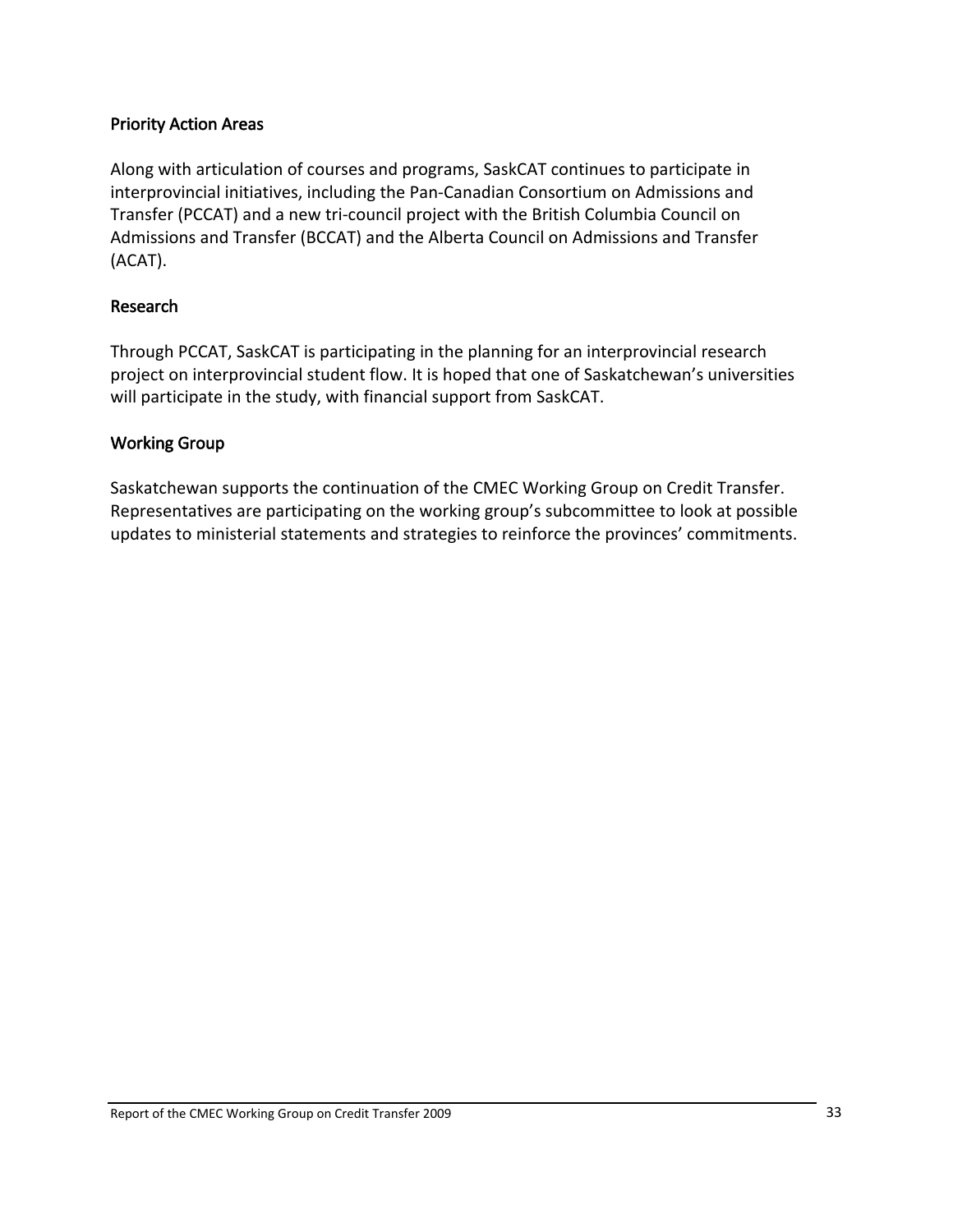#### Yukon

## <span id="page-37-0"></span>Communication of Ministerial Principles

The ministerial principles were communicated to the postsecondary institution.

### Adoption of Ministerial Principles

The ministerial principles were adopted by the postsecondary institution.

### Three‐Year Framework for Action

Yukon College will continue to articulate its programs as broadly as possible. The college is included in the British Columbia Council on Admissions and Transfer (BCCAT) and college faculty regularly attend British Columbia provincial postsecondary articulation meetings. The college is an active member of the Association of Canadian Community Colleges.

### Priority Action Areas

Yukon has only one postsecondary institution, Yukon College. Its continuing priority is to ensure that its students are able to transfer without difficulty to outside postsecondary institutions. Establishing articulation agreements is an ongoing process for the college.

#### Research

Yukon College participated in a national prior learning assessment and recognition (PLAR) research project funded by Human Resources and Skills Development Canada (HRSDC) and coordinated by Athabasca University. Recommendations from the report have been implemented by the college. PLAR is in place for early childhood development programs at the college.

#### Working Group

Yukon supports the continuation of the work being completed by the CMEC Working Group on Credit Transfer.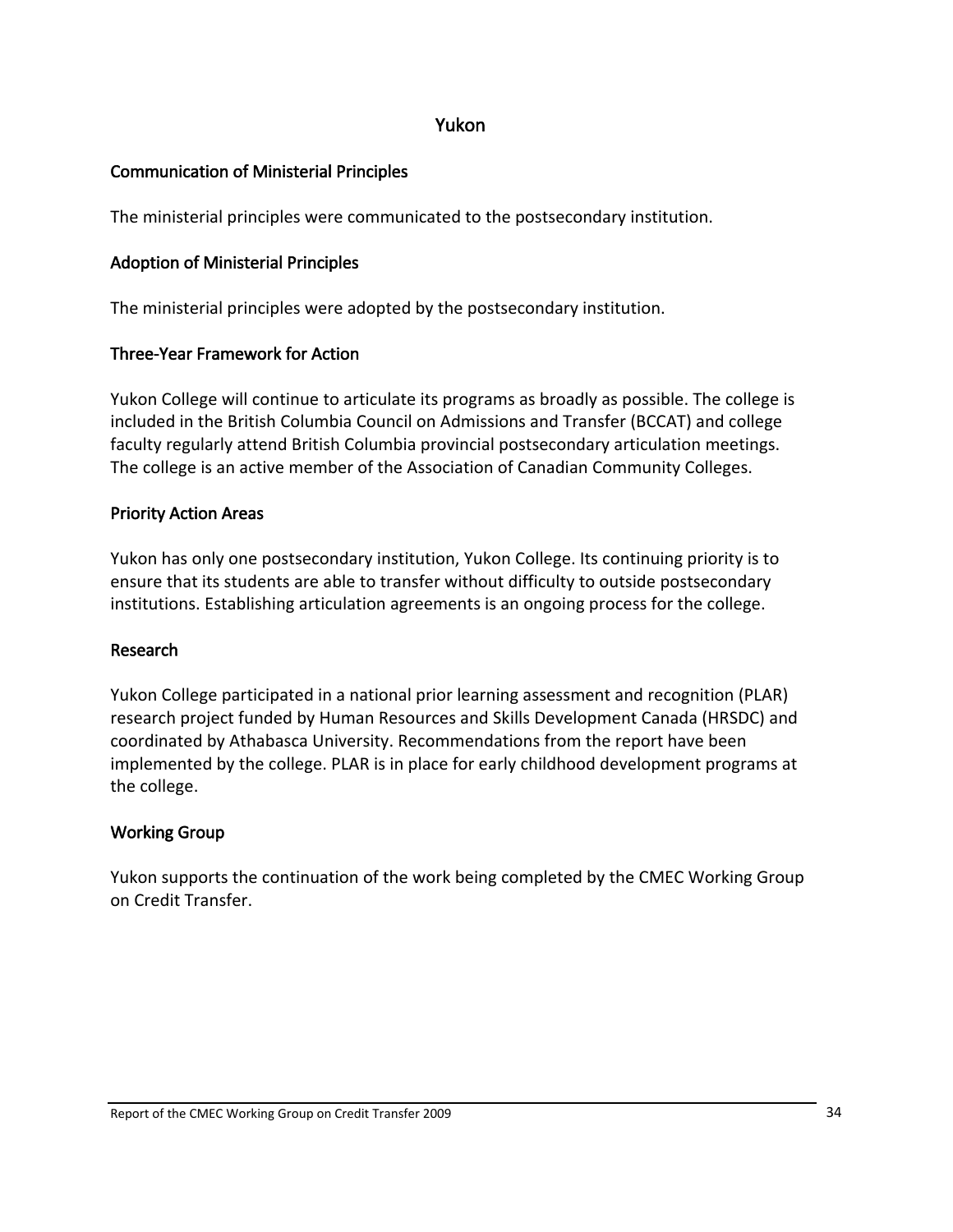#### Appendix I

## CMEC Ministerial Statement on Credit Transfer in Canada

### <span id="page-38-0"></span>Preamble

The primary purpose for establishing credit transfer agreements among institutions of higher education is to increase opportunities for students to access postsecondary education by facilitating student mobility between institutions and sectors.

Students need reasonable assurance that they will be able to continue their studies at other postsecondary institutions to complete their educational plans and be able to obtain appropriate credit transfer for work previously completed.

In addition, by ensuring that learners receive appropriate recognition for learning already achieved, efficiencies in both time and money can be gained by students, institutions, and governments. The ability for learners at all stages of their lives and careers to easily move into, between, and out of postsecondary education is a key component in building a postsecondary education system that makes lifelong learning a reality.

Credit transfer agreements will vary between provinces and territories and may include a variety of approaches to recognizing previous academic achievement including, but not limited to, establishing course‐by‐course equivalencies, granting unassigned credit, agreeing to grant specified blocks of credit transfer for completed credentials, or the development of prior learning assessment and recognition processes.

The following statement of principles recognizes that credit transfer can occur between all different types of postsecondary institutions, public and private.

## **Principles**

- 1. The effectiveness of transfer agreements in optimizing student mobility requires that students, prior to beginning their studies at another institution, have knowledge of, and current information about, available credit transfer opportunities and limitations. Institutions should be committed to providing current and reliable information about transfer of credit policies and the procedures to be followed to obtain credit transfer in a routine manner.
- 2. Students and institutions should be satisfied that transfer decisions are considered in a consistent manner. Postsecondary institutions should develop and maintain clearly stated policies and procedures for consideration of transfer of credit. Students should be able to obtain an institution's rationale for a refusal, and institutions should have clear procedures for students to appeal such decisions.